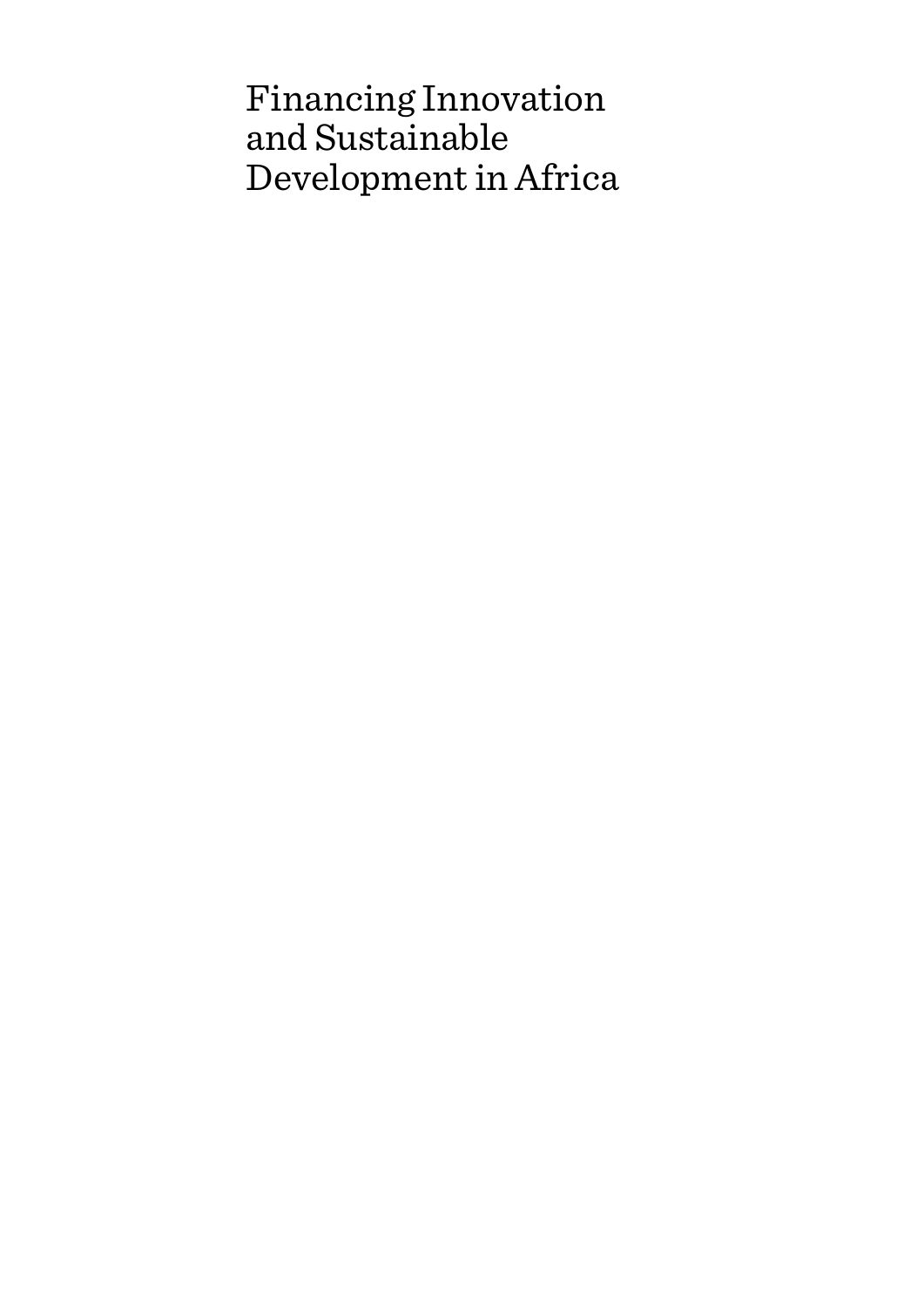| Muna Ndulo              | Series Editor<br>Professor of Law; Elizabeth and<br>Arthur Reich Director, Leo and<br>Arvilla Berger International Legal<br>Studies Program; Director,<br>Institute for African Development,<br>Cornell University       |
|-------------------------|--------------------------------------------------------------------------------------------------------------------------------------------------------------------------------------------------------------------------|
| Christopher Barrett     | Stephen B. and Janice G. Ashley<br>Professor of Applied Economics<br>and Management, International<br>Professor of Agriculture, Charles H.<br>Dyson School of Applied<br>Economics and Management,<br>Cornell University |
| Sandra E. Greene        | Professor of History, Cornell<br>University                                                                                                                                                                              |
| Margaret Grieco         | Professor of Transport and Society,<br>Napier University                                                                                                                                                                 |
| David R. Lee            | International Professor, Charles H.<br>Dyson School of Applied<br>Economics and Management,<br>Cornell University                                                                                                        |
| Alice Pell              | Professor of Animal Science,<br>Cornell University                                                                                                                                                                       |
| Rebecca Stoltzfus       | Professor of Nutritional Science,<br>Cornell University                                                                                                                                                                  |
| Erik Thorbecke          | H.E. Babcock Professor of<br>Economics and Food Economics,<br>Emeritus; Graduate School<br>Professor, Cornell University                                                                                                 |
| Nicolas van de<br>Walle | Maxwell M. Upson Professor of<br>Government, Cornell University                                                                                                                                                          |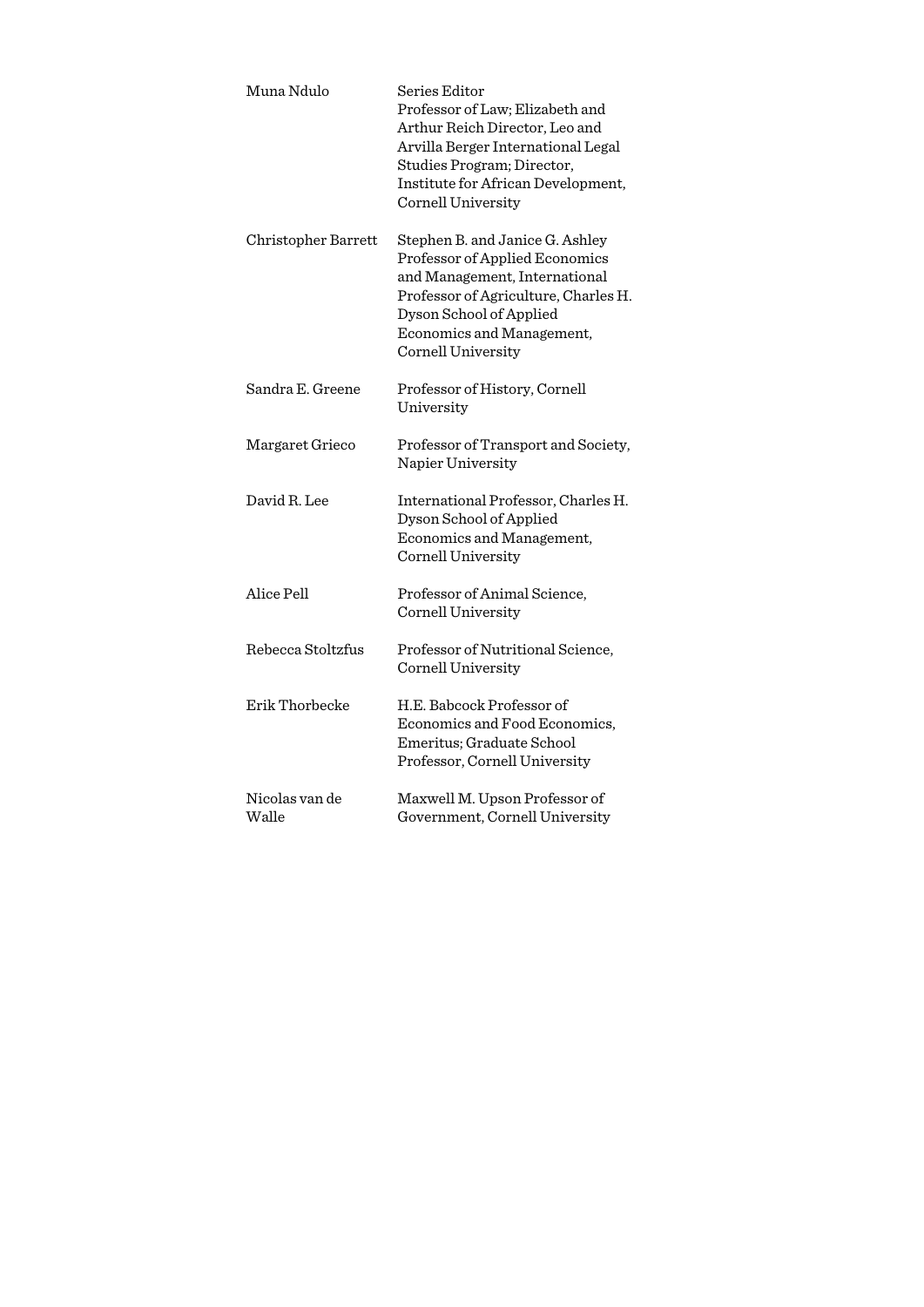# Financing Innovation and Sustainable Development in Africa

Edited by

Muna Ndulo and Steve Kayizzi-Mugerwa

Cambridge **Scholars** Publishing

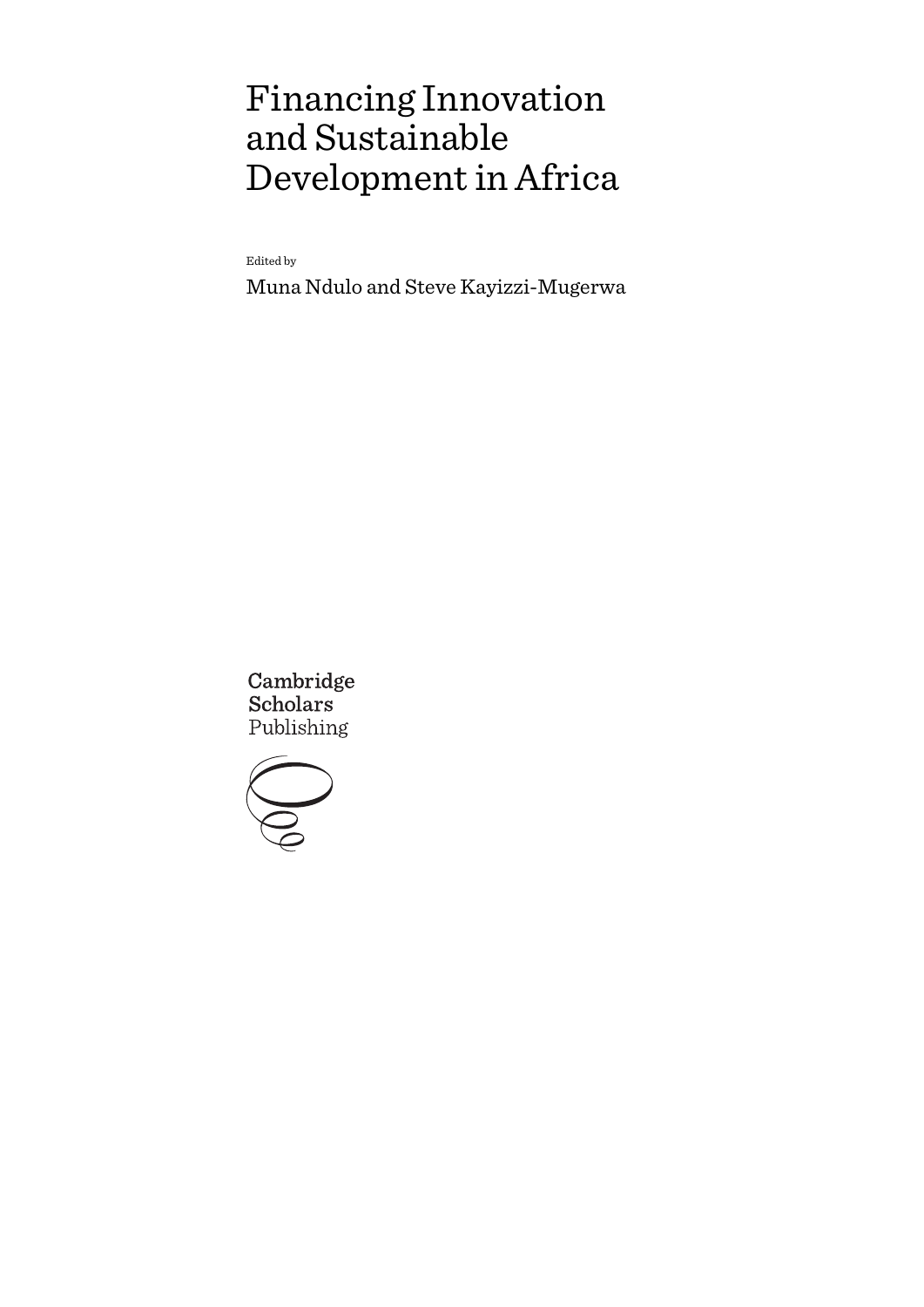Financing Innovation and Sustainable Development in Africa Series: Cornell Institute for African Development Series

Edited by Muna Ndulo and Steve Kayizzi-Mugerwa

This book first published 2018

Cambridge Scholars Publishing

Lady Stephenson Library, Newcastle upon Tyne, NE6 2PA, UK

British Library Cataloguing in Publication Data A catalogue record for this book is available from the British Library

Copyright © 2018 by Muna Ndulo, Steve Kayizzi-Mugerwa and contributors

All rights for this book reserved. No part of this book may be reproduced, stored in a retrieval system, or transmitted, in any form or by any means, electronic, mechanical, photocopying, recording or otherwise, without the prior permission of the copyright owner.

ISBN (10): 1-5275-0556-1 ISBN (13): 978-1-5275-0556-8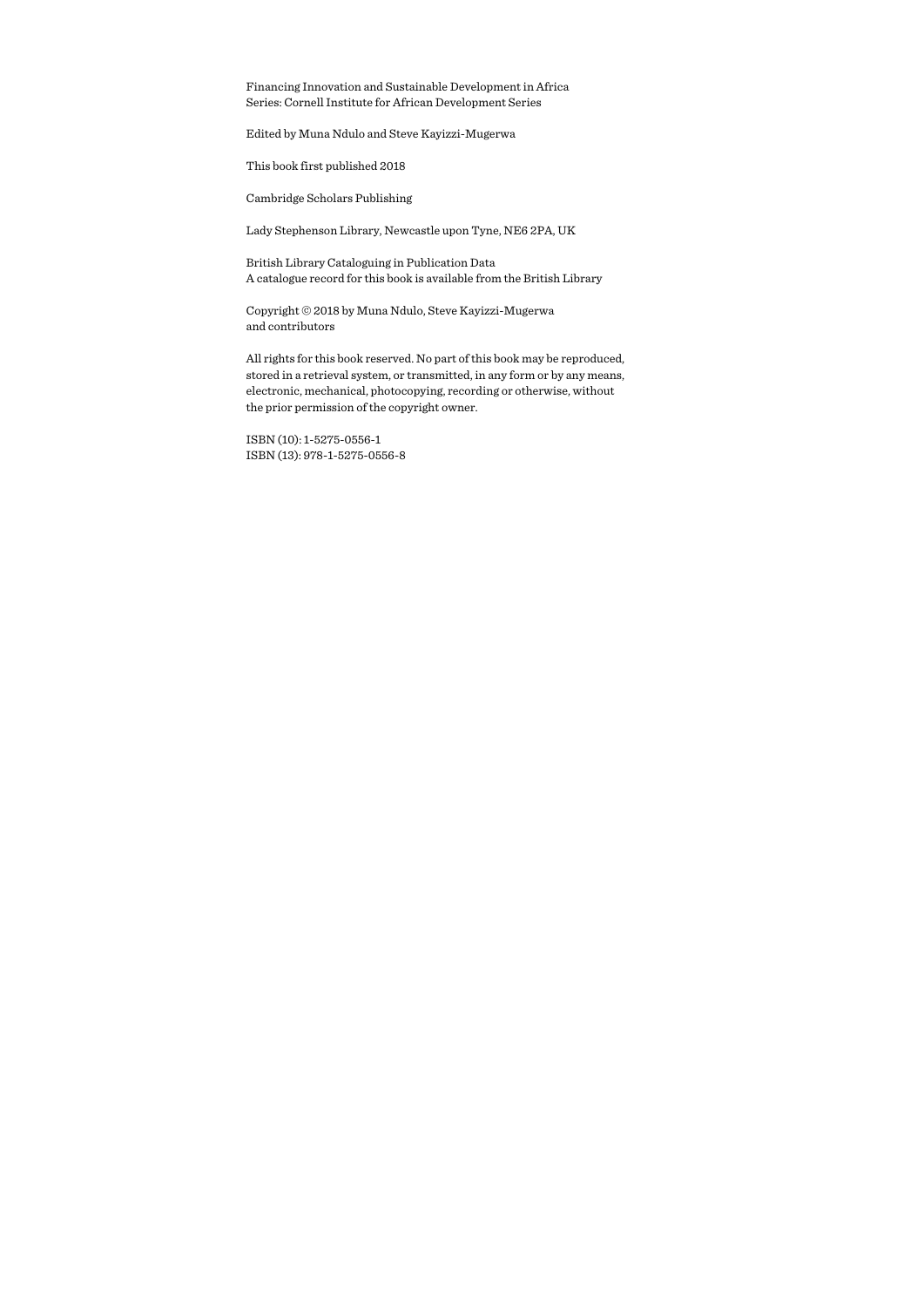# TABLE OF CONTENTS

| <b>Section 1: Financing Modalities at National and Regional Levels</b><br>for Poverty Reduction and Sustainable Development                         |
|-----------------------------------------------------------------------------------------------------------------------------------------------------|
| Financing Innovation and Sustainable Development in Africa:<br>An Introduction<br>Muna Ndulo and Steve Kayizzi-Mugerwa                              |
| Financing Development in sub-Saharan Africa through Structural<br>Transformation: The Importance of Inter-sectoral Resource Flows<br>Eric Thorbecke |
| Assessing Results-based Aid for Financing Development in sub-Saharan<br>Africa<br>Heiner Janus and Stephan Klingebiel                               |
| The Future of Aid as a Financing Mechanism in Africa:<br>A Social Protection Perspective<br>George Letlhokwa Mpedi                                  |
| Evaluating the New Partnership for Africa's Development (NEPAD)<br><b>Resource Mobilization Strategy</b><br>Landry Signé                            |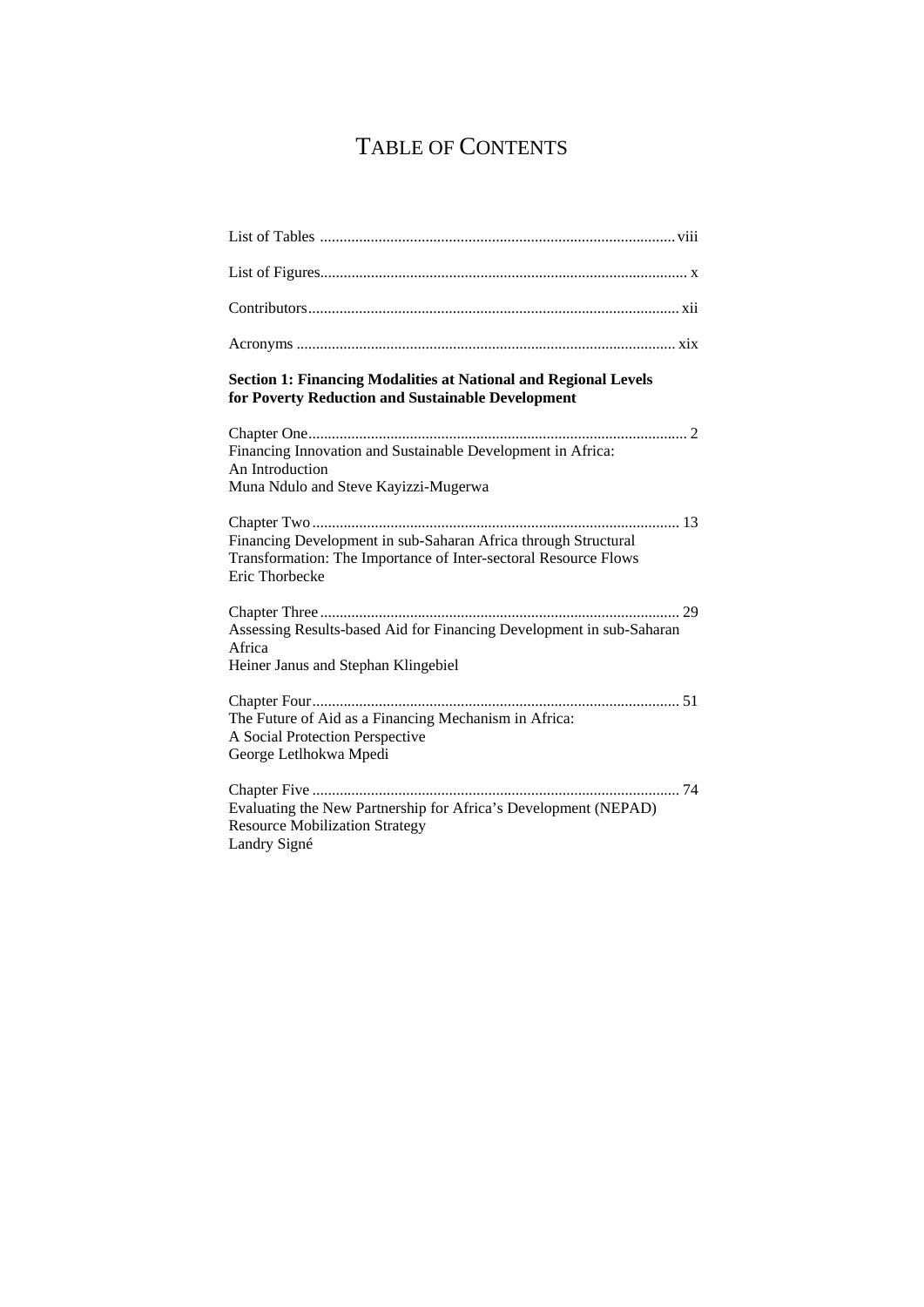#### **Section 2: Institutional and Policy Prerequisites for Innovative Financing**

| Interest Rate Caps around the World: Still Popular, but a Blunt                             |
|---------------------------------------------------------------------------------------------|
| Instrument?                                                                                 |
| Samuel Munzele Maimbo and Claudia Alejandra Henriques                                       |
|                                                                                             |
| Balancing Multiple Central Bank Objectives: Lessons from Kenya,                             |
| Nigeria, and Uganda                                                                         |
| <b>Florence Dafe</b>                                                                        |
|                                                                                             |
|                                                                                             |
| Financing the Real Economy: Sectoral Credit Concentration and Bank                          |
| Performance in Zambia                                                                       |
| Anthony Simpasa and Lauréline Pla                                                           |
|                                                                                             |
| The Development of Kenya's Overnight Interbank Market                                       |
|                                                                                             |
| Christopher Green, Victor Murinde, Ye Bai, Kethi Ngoka,<br>Isaya Maana, and Samuel Tiriongo |
|                                                                                             |
|                                                                                             |
| The Political Economy of a Proposed Sovereign Wealth Fund                                   |
| in South Africa: Lessons from Singapore and the GCC                                         |
| Ozlem Arconian                                                                              |
|                                                                                             |
| <b>Section 3: Responding to Challenges from the Global Arena</b>                            |
|                                                                                             |
| Trade, Law, and Economic Development                                                        |
| Muna Ndulo                                                                                  |
|                                                                                             |
|                                                                                             |
| The BRICS Partnership from a South African Perspective: Sustainable                         |
| Development in a New Global Governance?                                                     |
| Oliver Ruppel and Tina Borgmeyer                                                            |
|                                                                                             |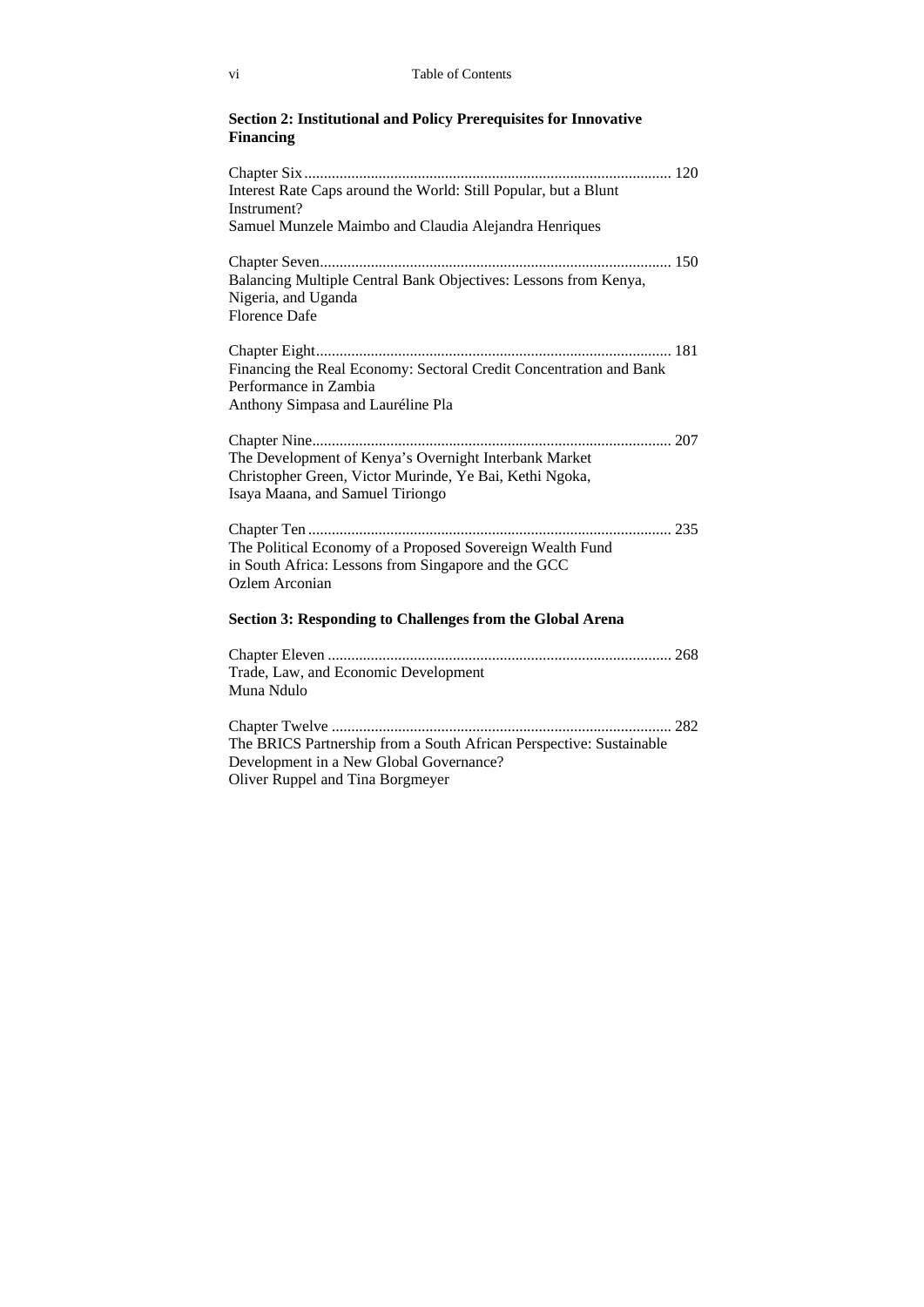| Financing Innovation and Sustainable Development in Africa                                                                 | vii |
|----------------------------------------------------------------------------------------------------------------------------|-----|
| Competition and Innovation Behavior of Firms in sub-Saharan Africa<br>Jonathan Munemo and Eugene Bempong Nyantakyi         |     |
| Contagious Capitalism: Locally Relevant Networks and the Recruitment<br>of New Investors in Kenya<br>Christopher B. Yenkey |     |
|                                                                                                                            |     |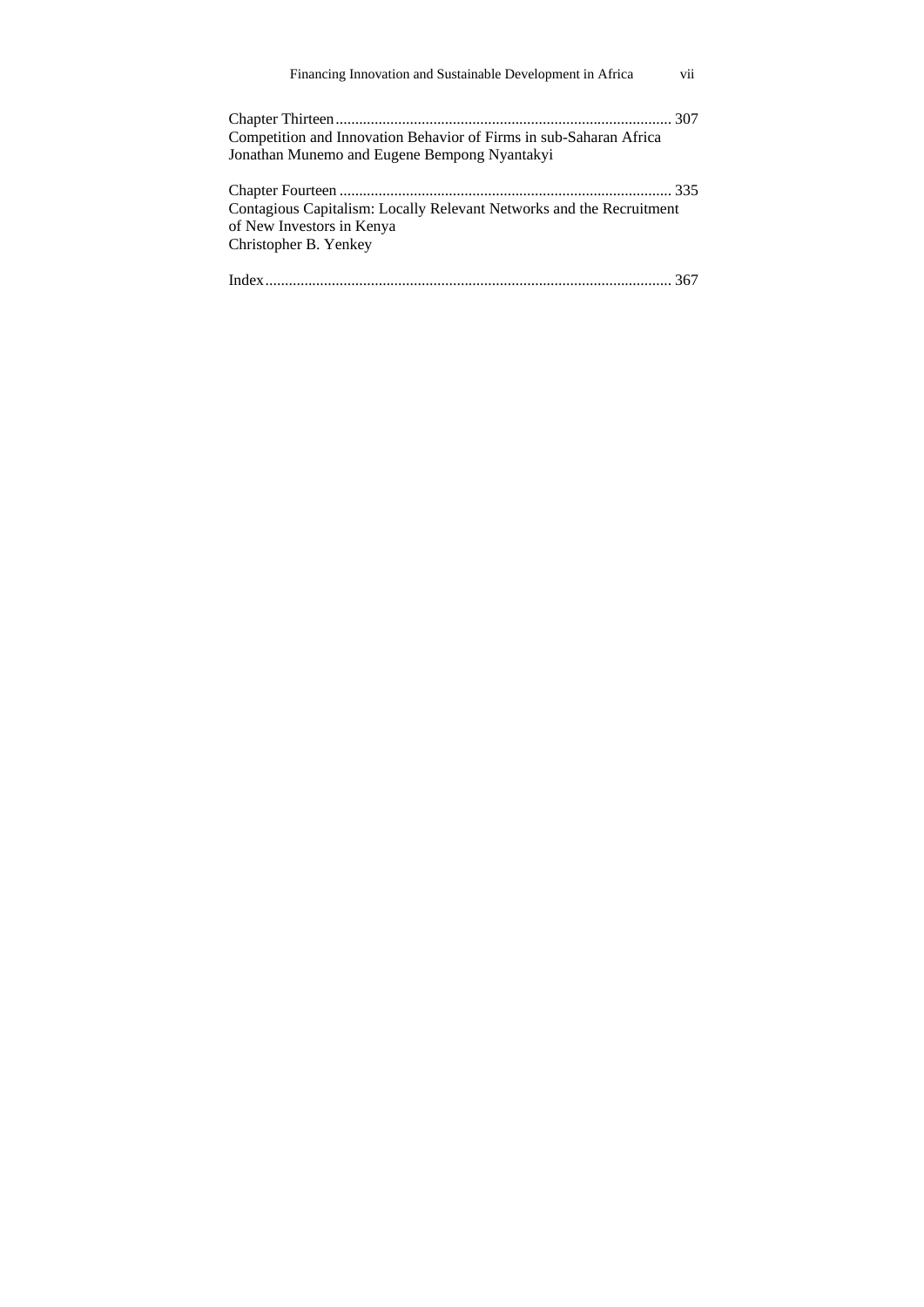# LIST OF TABLES

| Table 4.1. Social Protection: Social (Income) Security and Social              |
|--------------------------------------------------------------------------------|
| Services                                                                       |
| Table 4.2. Public Social Protection Expenditure by Guarantee,                  |
|                                                                                |
| Table 5.2. NEPAD Ambiguity-Conflict Matrix: Policy Implementation              |
|                                                                                |
|                                                                                |
|                                                                                |
| Table 5.5. Flow of FDI to Africa, 2005-2010 (2012 USD, billions) 104           |
| Table 5.6. External Financial Flows to Africa 2000-2014 (USD,                  |
|                                                                                |
| Table 6.1. Countries with Interest Rate Caps, by Region  124                   |
| Table A-6.1. Classification of Countries according to Source                   |
|                                                                                |
| Table A-6.2. Sample of Countries Using a Legal Instrument to Set               |
|                                                                                |
| Table A-6.3. Classification of Countries according to Absolute                 |
|                                                                                |
| Table A-6.4. Classification of Countries That Use Relative Ceilings            |
|                                                                                |
| Table A-6.5. Type of Regulator in Countries with Interest Rate Caps 148        |
| Table A-6.6. Consumer Protection Structure in Countries with Interest          |
|                                                                                |
| Table A-6.7. Financial Sector Indicators of Countries That Use Interest        |
|                                                                                |
| Table 8.1. GDP Distribution by Sector (Percent of GDP) 183                     |
| Table 8.2. Composition of Banking Sector Assets and Credit to Private          |
|                                                                                |
| Table 8.3. Sectoral Share of Credit to the Private Sector (%, end period)  189 |
| Table 8.4. Bank Size Cluster and Sectoral Credit Concentration                 |
|                                                                                |
|                                                                                |
| Table 8.6. Mean Sectoral Credit Concentration and Risk (2005-2014) 196         |
| Table 8.8. Bank Size-Concentration-Risk Differential Effects  202              |
|                                                                                |
|                                                                                |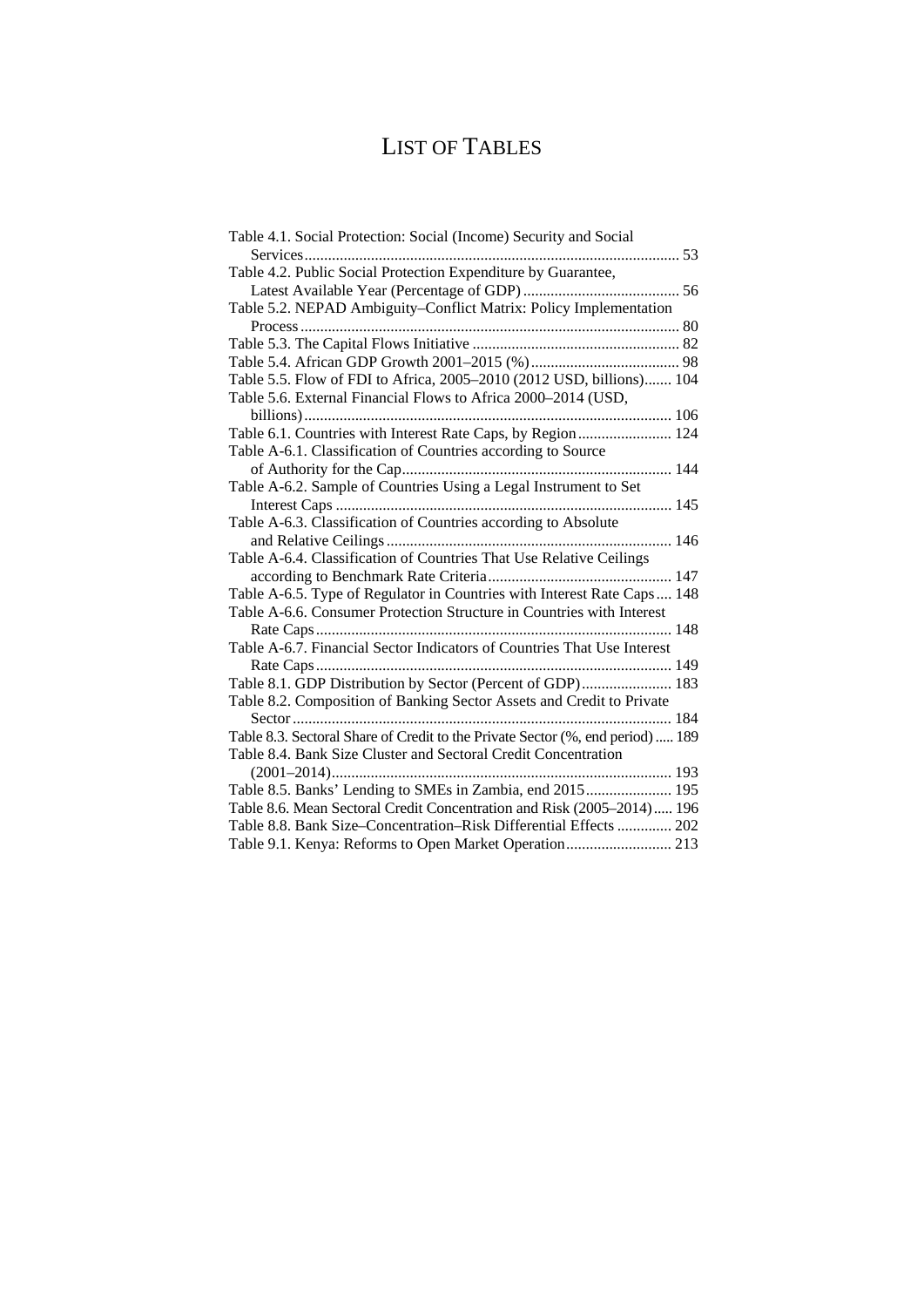| Table 9.2. Daily Timetable for Interbank Market and Related Money     |     |
|-----------------------------------------------------------------------|-----|
|                                                                       | 217 |
|                                                                       |     |
| Table 9.4. Liquidity Shocks and the Interbank Market: Dummy           |     |
|                                                                       |     |
| Table 10.1. Temasek 2012 Investment Profile by Region 246             |     |
| Table 10.2. Temasek 2012 Investment Profile by Sector  246            |     |
|                                                                       |     |
| Table A-10.1. Sovereign Wealth Funds by Assets Under Management 263   |     |
| Table 13.1. Number of Unique Firms by Country and Industry 316        |     |
|                                                                       |     |
|                                                                       |     |
|                                                                       |     |
|                                                                       |     |
|                                                                       |     |
| Table 13.7. Results Using 3 Period Lags for Competition Variables 328 |     |
| Table 14.1. Descriptive Statistics and Correlation Matrix  363        |     |
| Table 14.2. Negative Binomial Estimates of New Investor Recruitment   |     |
|                                                                       |     |
|                                                                       |     |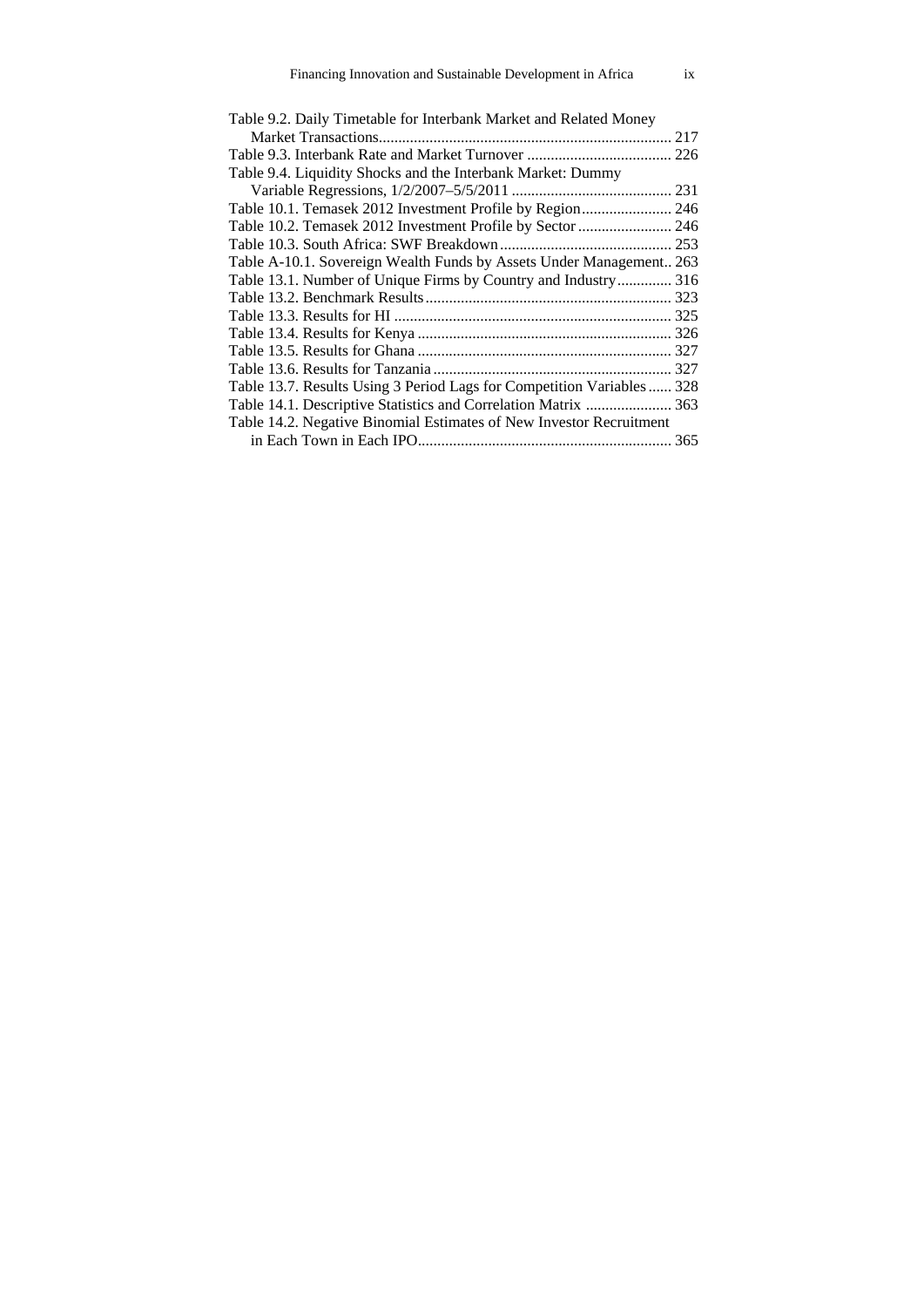# LIST OF FIGURES

| Figure 2.1. Cross-section of the "Normal" Pattern of Structural        |  |
|------------------------------------------------------------------------|--|
| Transformation                                                         |  |
| Figure 2.2a. Structural transformation in Asia, Panel A 18             |  |
|                                                                        |  |
| Figure 2.3a. Structural transformation in Africa, Panel A   19         |  |
| Figure 2.3b. Structural transformation in Africa, Panel B.  19         |  |
| Figure 2.4. Recent Structural Transformation in Selective SSA          |  |
|                                                                        |  |
|                                                                        |  |
| Figure 5.1. Value-added Sectoral Growth Rate for Developing Countries  |  |
|                                                                        |  |
| Figure 5.2. Trade Flow in Africa with Selected Partners 2000-2010      |  |
|                                                                        |  |
|                                                                        |  |
| Figure 5.4. Average Tax Mix of Countries in Africa, 1996-2012 101      |  |
| Figure 5.5. Net ODA Disbursements to Africa, 1996–2012 (USD,           |  |
|                                                                        |  |
|                                                                        |  |
| Figure 5.7. External Financial Flows to Africa, 2000–2014 (USD,        |  |
|                                                                        |  |
|                                                                        |  |
| Figure 7.2. Incidence of Systemic Banking Crises in SSA, 1980-2010 154 |  |
|                                                                        |  |
|                                                                        |  |
|                                                                        |  |
|                                                                        |  |
| Figure 9.2. Interbank Rate and CBK Support Operations, 2003–11  223    |  |
| Figure 9.3. Interbank Market: Interest Rate and Turnover, 2007–11  225 |  |
|                                                                        |  |
|                                                                        |  |
|                                                                        |  |
|                                                                        |  |
| Figure 10.5. South Africa Mineral Sales, 1994-2012  255                |  |
| Figure 10.6. Unemployment Rates by Racial Group 256                    |  |
| Figure 13.1. Scatter Plot of Innovation on Competition (1-Lerner)  320 |  |
|                                                                        |  |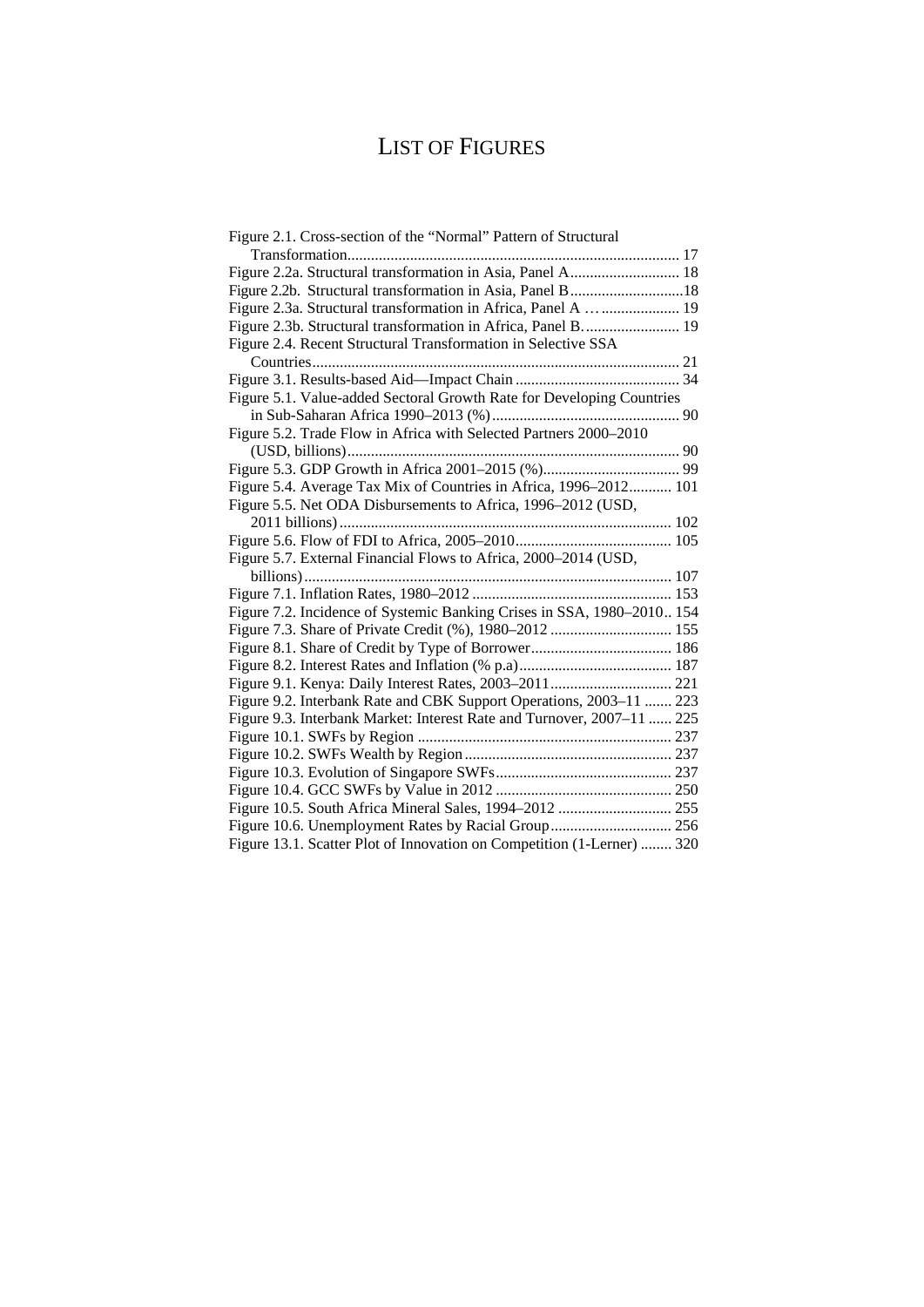| Financing Innovation and Sustainable Development in Africa            | xi |
|-----------------------------------------------------------------------|----|
|                                                                       |    |
| Figure 13.3. Nonlinear Association between Innovation and             |    |
|                                                                       |    |
| Figure 13.4. Nonlinear Association between Innovation and             |    |
|                                                                       |    |
| Figure 14.1. Share Price Performance at the Start of the Next IPO 347 |    |
| Figure 14.2. Declining Geographic Peer Influence in Stronger Ethnic   |    |
|                                                                       |    |
|                                                                       |    |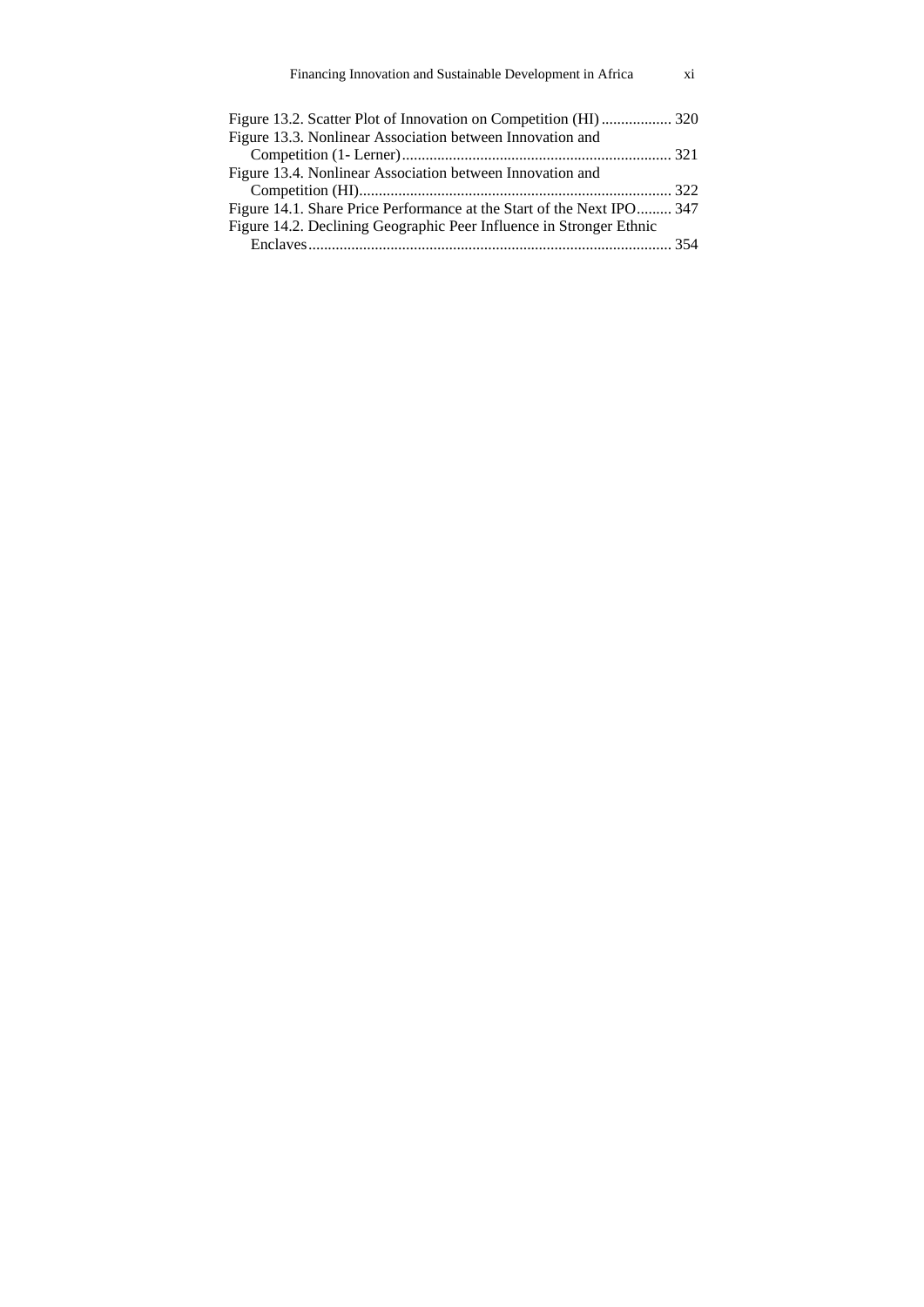### **CONTRIBUTORS**

**Ozlem Arpac Arconian** is a visiting scholar at the Orfalea Center for Global and International Studies, University of California, Santa Barbara. She has served as Associate Professor of Economics at the University of London, SOAS. Previously she was an economist at the Dresdner Kleinwort Investment Bank in London and at the International Monetary Fund in Washington D.C. She holds a PhD in Economics from the University of Surrey, England, and BA in Management from Bogazici University, Istanbul. She has been an external reviewer for Department for International Development, UK, and for the International Initiative for Impact Evaluation. Her articles have appeared in academic journals including World Development, Review of International Organizations, and Middle East Policy.

**Ye Bai** is Assistant Professor of Finance at Nottingham University Business School. She has a PhD in finance from the Department of Economics, Loughborough University, UK. Her research interest focuses on emerging markets, financial integration and interbank market. She has published in high quality finance journals including Journal of Banking and Finance, International Review of Financial Analysis, Journal of International Financial Markets, and Institutions & Money, among others.

**Tina Borgmeyer** is an Attorney at Law in Hamburg, Germany. She completed her Master of Laws degree (LL.M.) at the Faculty of Law, Stellenbosch University, South Africa, in 2014.

**Florence Dafe** is a Fellow in International Political Economy at the Department of International Relations, London School of Economics and Political Science (LSE), and a researcher at the German Development Institute. She holds a Masters in Development Studies from LSE and a PhD in Development Studies from the Institute of Development Studies, University of Sussex. Her research focuses on the political economy of finance and development, and she has written on the drivers, opportunities and risks of widening central bank mandates in developing countries and the development of local currency bond markets in Africa.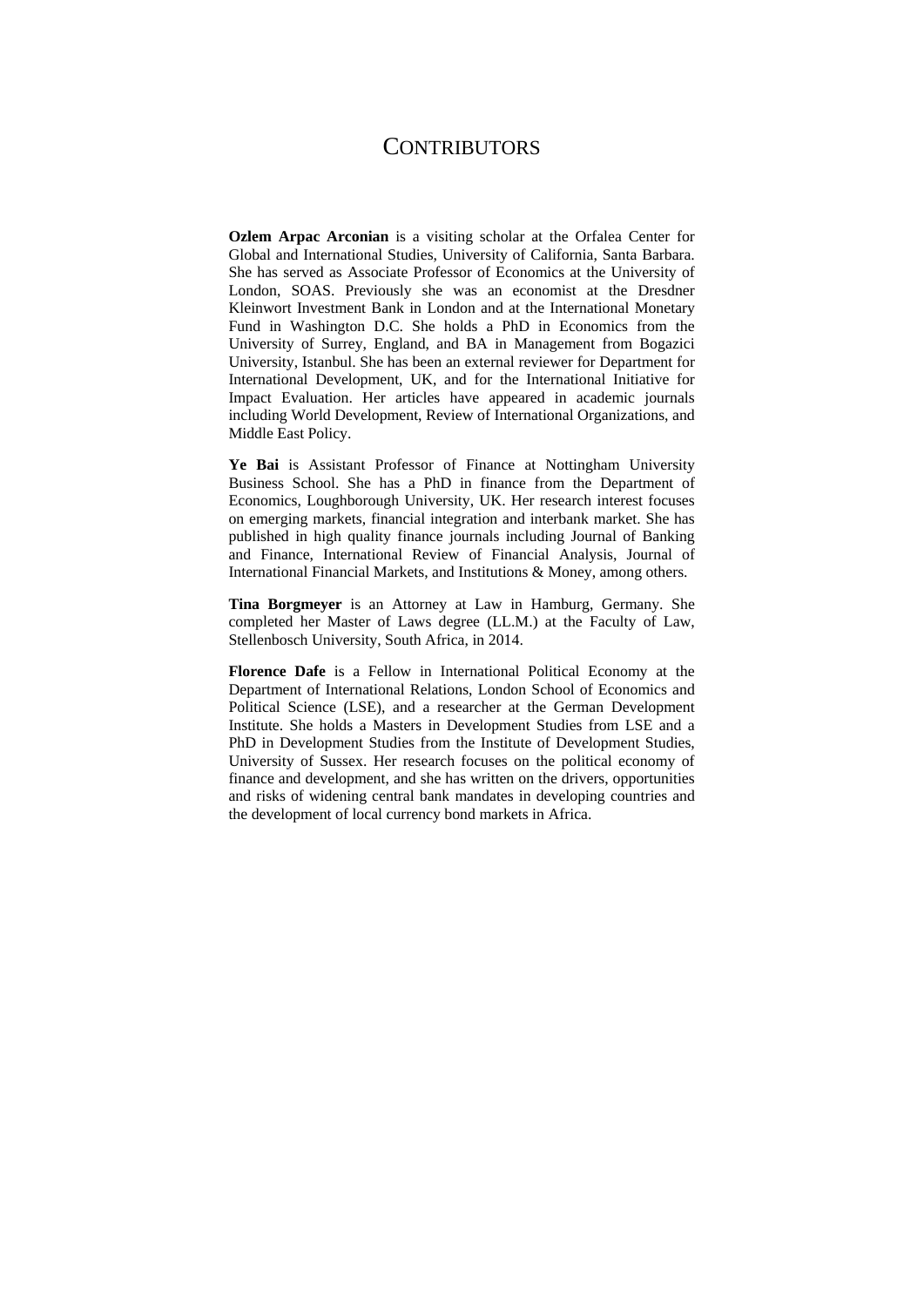**Christopher J. Green** is Professor of Economics and Finance at Loughborough University, UK. He has a B.A. and B.Phil. from Oxford University and M.Sc., M.Phil. and PhD. from Yale University. He has worked in the African Department of the IMF, at Manchester University and at the Bank of England. He was previously the Sir Julian Hodge Professor of Banking and Finance at The University of Wales, Cardiff. He has also held visiting appointments at Yale University and with the African Economic Research Consortium. His research interests are in portfolio analysis, financial markets, and company finance in industrial and developing countries, and he has published more than one hundred refereed journal articles and books in these areas. He has also acted as consultant to many different bodies including the UN Food and Agriculture Organisation, the African Development Bank, and the African Economic Research Consortium.

**Claudia Henríquez** is a Senior Economist in the Sectoral Accounts Department at the Central Bank of Chile. Previously, she worked as a consultant in the Finance and Markets Global Practice at the World Bank. Her work there related to financial inclusion as well as finance and the private sector for Europe and Central Asia. She has a Master's degree in Financial Economics from the Universidad de Santiago de Chile.

**Heiner Janus** is a researcher at the German Development Institute (Deutsches Institut für Entwicklungspolitik/DIE) in the Department of Biand Multilateral Development Cooperation. He is also a PhD researcher at the University of Manchester's Global Development Institute. His research focuses on aid and development effectiveness, results-based approaches, and the role of rising powers in development cooperation

**Steve Kayizzi-Mugerwa** is Advisor at the Independent Evaluation Office of the International Monetary Fund in Washington, DC. Previously he was Acting Chief Economist and Vice-President at the African Development Bank, where he also directed research, strategy and policy, as well as country and regional operations. He has a PhD from the University of Gothenburg, where he gained extensive experience in economic and development research and later became Associate Professor. He has undertaken research collaboration at universities including Makerere, Nairobi, Zambia, Helsinki, and Cornell. He was a Senior Economist at the International Monetary Fund and a Fellow and Project Director at the World Institute of Development Economics Research of the UN University. He has been a visiting fellow at Cornell and visiting scholar at New York University. He was part of an invited team facilitating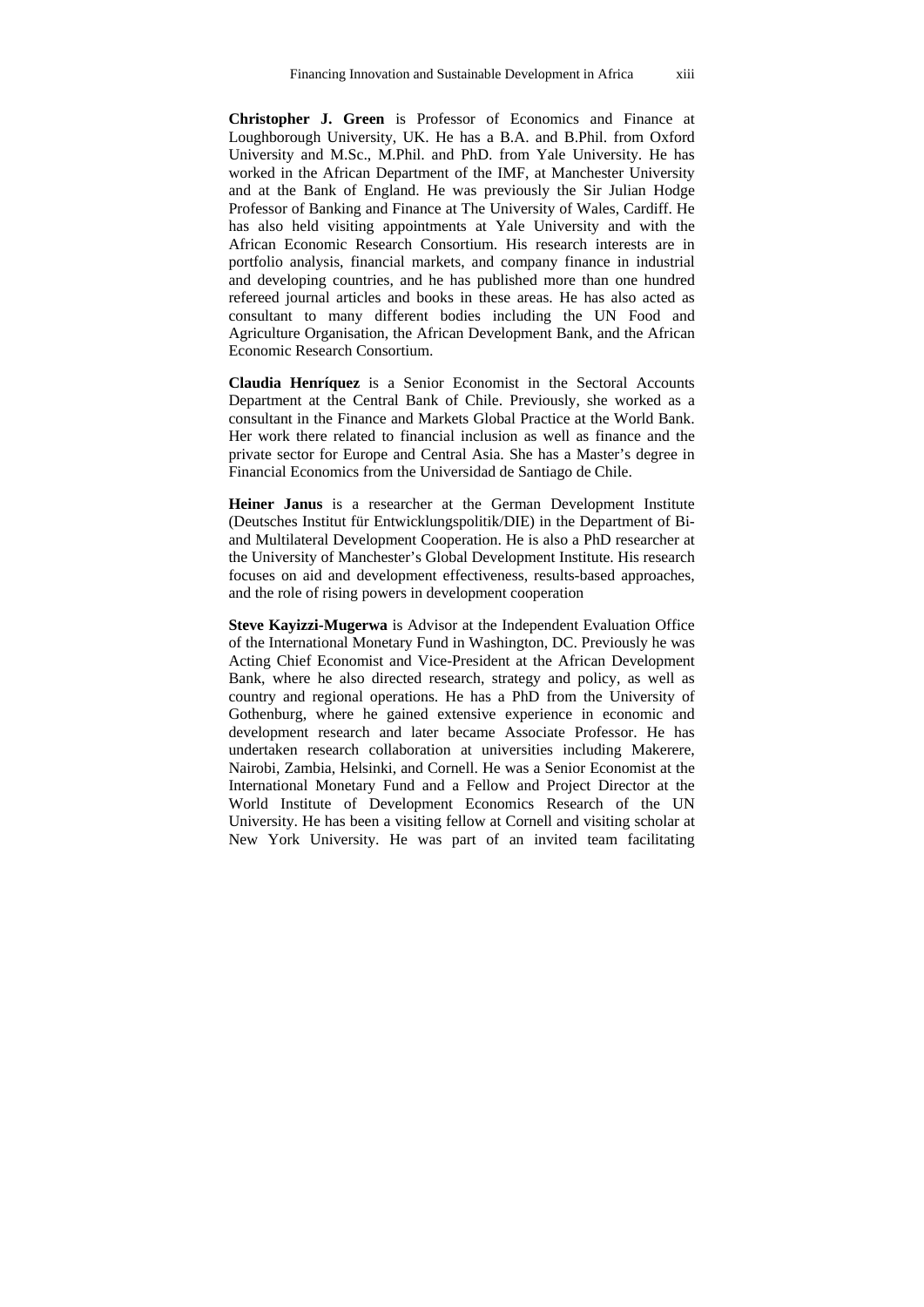improved development cooperation between the government of Tanzania and its development partners. In addition, he was Senior Policy Adviser to the Ministry of Economic Development and Planning of Swaziland. He is co-editor of a recently published volume on inclusive growth in Africa.

**Stephan Klingebiel** is Department Head of Bilateral and Multilateral Development Policy at the German Development Institute (Deutsches Institut für Entwicklungspolitik/DIE). Prior to joining DIE he was a researcher at the University of Duisburg, where he also obtained his PhD (1998). From 2007 to 2011 he was director of KfW Development Bank office in Kigali, Rwanda, dealing with development cooperation issues. Since 2011 he has also been a regular Visiting Professor at Stanford University (Bing Overseas Studies Program, Cape Town) and since 2014 a visiting lecturer at Philipps University (Marburg).

**Isaya Maana** is head of the Monetary Policy Committee Secretariat at the Central Bank of Kenya. He has wide experience in the Bank's operations spanning twenty years, has undertaken technical research, and has published on monetary and financial sector issues, public debt, and on Central Bank communications.

**Samuel Munzele Maimbo** is currently Practice Manager in the Finance and Markets Global Practice at the World Bank. He is also an Hon. Senior Research Fellow at the University of Manchester. Within the World Bank Group he has worked in the Regions of South Asia, Africa and Europe, and Central Asia. Before 2001, he worked at the Bank of Zambia and Price Waterhouse. He has a PhD in Public Administration and Management (Manchester), an MBA (Nottingham), and a Bachelors in Accounting (Zambia). He is a Fellow of the Association of Chartered Certified Accountants (FCCA) and the Zambia Institute of Accountants (FZICA).

**Letlhokwa George Mpedi** is Executive Dean of the Faculty of Law, University of Johannesburg, where he previously served as Head of Department of Practical Business Law, Vice-Dean, and Director of the Centre for International and Comparative Labour and Social Security Law. Professor Mpedi completed his B Juris degree (1996) and LLB degree (1998) at Vista University. He has an LLM in Labour Law from Rand Afrikaans University (now University of Johannesburg) and an LLD in Mercantile Law from the University of Johannesburg. He publishes on labour law and social security.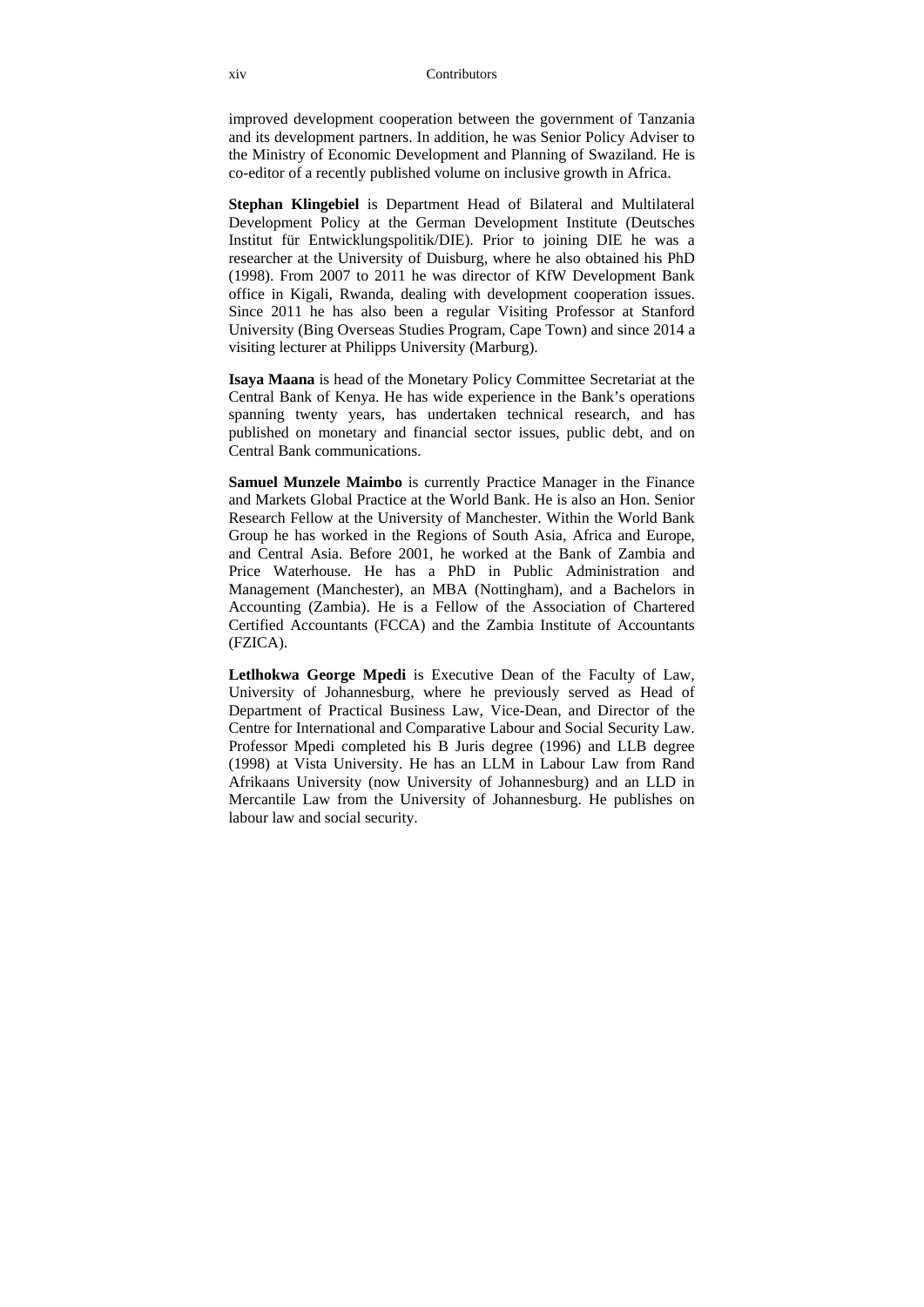**Jonathan Munemo** is an Associate Professor of Economics at Salisbury University, Salisbury, Maryland. He received his PhD in Economics from West Virginia University. Prior to joining Salisbury, he worked at other academic institutions and was a consultant at the World Bank for several years. His main areas of research interest include international trade, development finance, business regulations, and entrepreneurship. Currently, he is a consultant for a World Bank project focusing on human capital projection in selected African countries. He recently worked with the Mercatus Center at George Mason University on research that examines the impact of regulations and institutional quality on entrepreneurship.

**Victor Murinde** is AXA Professor in Global Finance at the School of Finance & Management, SOAS, University of London. He has contributed over 100 research papers to the financial economics literature, mainly in the areas of banking and finance, development finance, and financial markets. His research on shaping bank regulatory reforms in Africa received recognition for exceptional impact from the UK Research Excellence Framework (REF2014). Currently he is Principal Investigator of a Department for International Development (UK)-Economic and Social Research Council Grant on "Inclusive Finance" for 2016–2020, leading a consortium of ten universities from across the globe—in the U.S., Canada, Europe, Asia, and Africa—along with the African Economic Research Consortium (AERC). He is Chair of the Econometric Society Africa Regional Standing Committee; Chair of Group C (Finance & Resource Mobilization) for the AERC; and Board Member of New Rules for Global Finance, a policy forum based in Washington, DC.

**Muna Ndulo** (LLB, Zambia, LLM, Harvard; D. Phil, Oxford), Professor of Law; Elizabeth and Arthur Reich Director of the Leo and Arvilla Berger International Legal Studies Program; and Director of the Institute for African Development at Cornell University, is an internationally recognized scholar in the fields of constitution-making, governance, human rights, and foreign direct investment. He is Honorary Professor of Law at the University of Cape Town and Extra Ordinary Professor of Law at the Free State University, South Africa. Early in his career he was a Professor of Law and later Dean of the Law School at the University of Zambia. In 1986 he joined the UN as Legal Officer for the Commission on International Trade Law and subsequently served in many capacities, including as Political and Legal Adviser with the UN Observer Mission in South Africa, and Legal Adviser on UN Missions to East Timor, Kosovo, and Afghanistan. He has consulted on constitution-making in Kenya,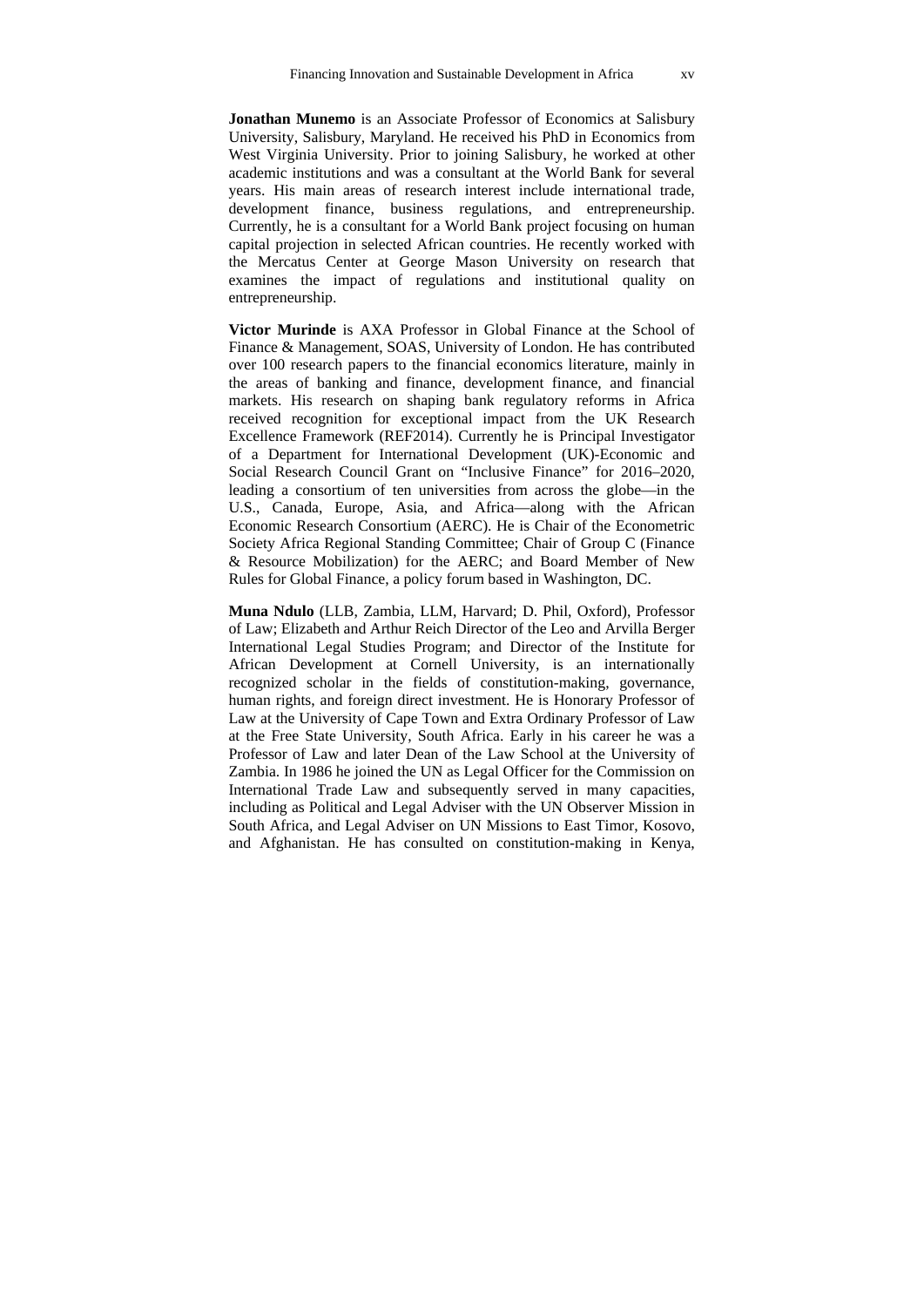Sudan, Zimbabwe and Somalia; he has also been a consultant for international organizations including the African Development Bank and the the ECA, among others. He is founder of the Southern African Institute for Public Policy and Research and a member of the Advisory Committee, Human Rights Watch. He has published over one hundred journal articles and fourteen books.

**Kethi Ngoka-Kisinguh** is an economist at the Central Bank of Kenya in Nairobi. Formerly an economist at the IMF office in Nairobi, she is also the recipient of a MEFMI Fellowship—the Fellows Development Programme of the Macroeconomic and Financial Management Institute of Eastern and Southern Africa, which aims to developing a cadre of regional experts in financial and macroeconomic management. Her research interests are in macroeconomics, monetary policy, and banking, and she has published several papers in these areas. A PhD Candidate in Economics at the University of Nairobi, she has an MA from the University of Leeds and a BA from University of Nairobi (both in Economics).

**Eugene Bempong Nyantakyi** is a Private Sector Development Specialist at the World Bank Group (WBG). He holds a PhD in Economics from West Virginia University. Prior to joining the WBG in July 2016, he worked as an Economist at the African Development Bank and before that was an Assistant Professor of economics at Whitworth University in Spokane, Washington. His work mainly focuses on issues related to trade and trade finance, innovation and entrepreneurship and business startup regulations in developing and emerging markets.

**Lauréline Pla** is Senior Officer in the Sovereign Division, Resource Mobilization and Partnerships, the African Development Bank. Previously she was Coordinator of the African Development Fund Policy Innovation Lab, created under the Bill & Melinda Gates Fund to support efforts of the AfDB Group. She has also worked as an Economist in AfDB's Chief Economist Complex. Prior to joining the AfDB, she worked for the Trade, Finance, and Economic Development Division of UNECA, Addis Ababa. She holds a MSc in economics from the Université Pierre Mendès France, Grenoble, and is currently a PhD Candidate in Economics with the Center of Studies and Research on International Development, Université d'Auvergne (France).

**Oliver C. Ruppel** (LLM, University of Stellenbosch; LLD, University of Pressburg, Slovakia) is a Professor of Law at Stellenbosch University,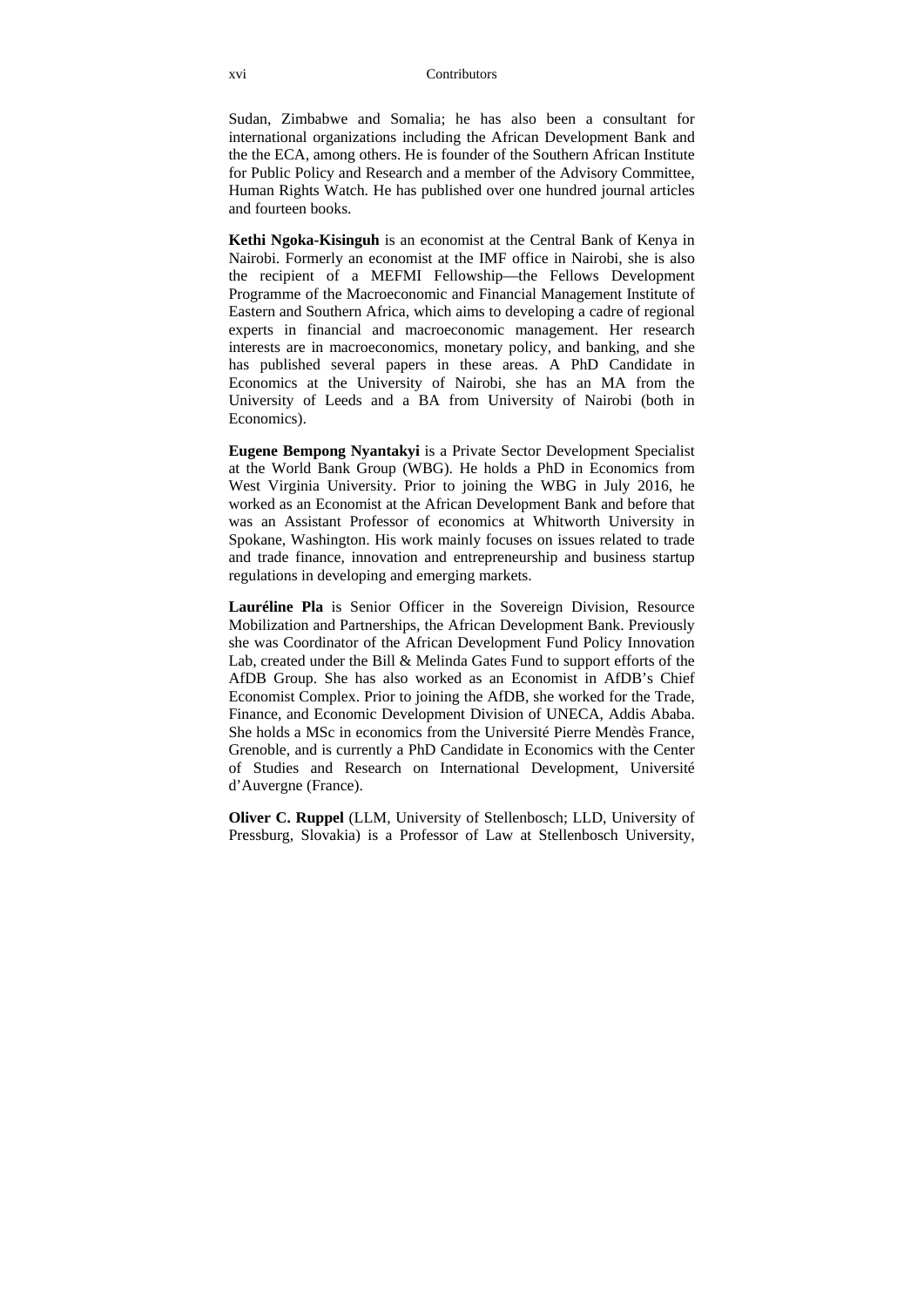where he established the Development and Rule of Law Programme. He also serves as Director of the Konrad Adenauer Foundation's Climate Change Policy and Energy Security Programme for Sub-Saharan Africa. He is a non-resident Fellow at the Fraunhofer Center for International Management and Knowledge Economy in Leipzig, Germany. In 2009 he established one of fourteen worldwide academic chairs of the World Trade Organization at the University of Namibia, Windhoek, where he had previously served as Director of the Human Rights and Documentation Centre under the Namibian Ministry of Justice.

**Landry Signé** is a David M. Rubenstein Fellow in the Global Economy and Development Program, Brookings Institution; a Distinguished Fellow at Stanford University's Center for African Studies; founding Chairman of the Global Network for Africa's Prosperity; and Professor of Political Science and Senior Advisor to the Provost of International Affairs at the University of Alaska, Anchorage. He is the author of numerous publications on the political economy of development with a focus on Africa. He has been honored as a World Economic Forum Young Global Leader, Desmond Tutu Fellow, and Andrew Carnegie Fellow. His work has appeared in the New York Times, the Washington Post, and the Harvard International Review, among others.

**Anthony Simpasa** is Chief Research Economist and acting Manager for the Macroeconomic Policy, Debt Sustainability and Forecasting Division, the African Development Bank, Abidjan, Cote d'Ivoire. He holds a PhD in Economics from the University of Cape Town, a Master's in Economics from the University of Botswana, and a BA from the University of Zambia. He is a member of the African Economic Research Consortium Network, the Global Development Network, and African Finance and Economic Association and has been twice a visiting scholar at the International Monetary Fund. At the AfDB, he has led the production of the African Economic Outlook Report for five years. He has published several working papers and articles in peer reviewed journals. Prior to joining the AfDB, he was a senior economist at the Bank of Zambia.

**Erik Thorbecke** is the H.E. Babcock Professor of Economics Emeritus and former Director of the Program on Comparative Economic Development at Cornell University. He has also held positions at Iowa State University and the Agency for International Development. He has made contributions in the areas of economic and agricultural development, the measurement and analysis of poverty and malnutrition, the Social Accounting Matrix and general equilibrium modeling, and international economic policy. His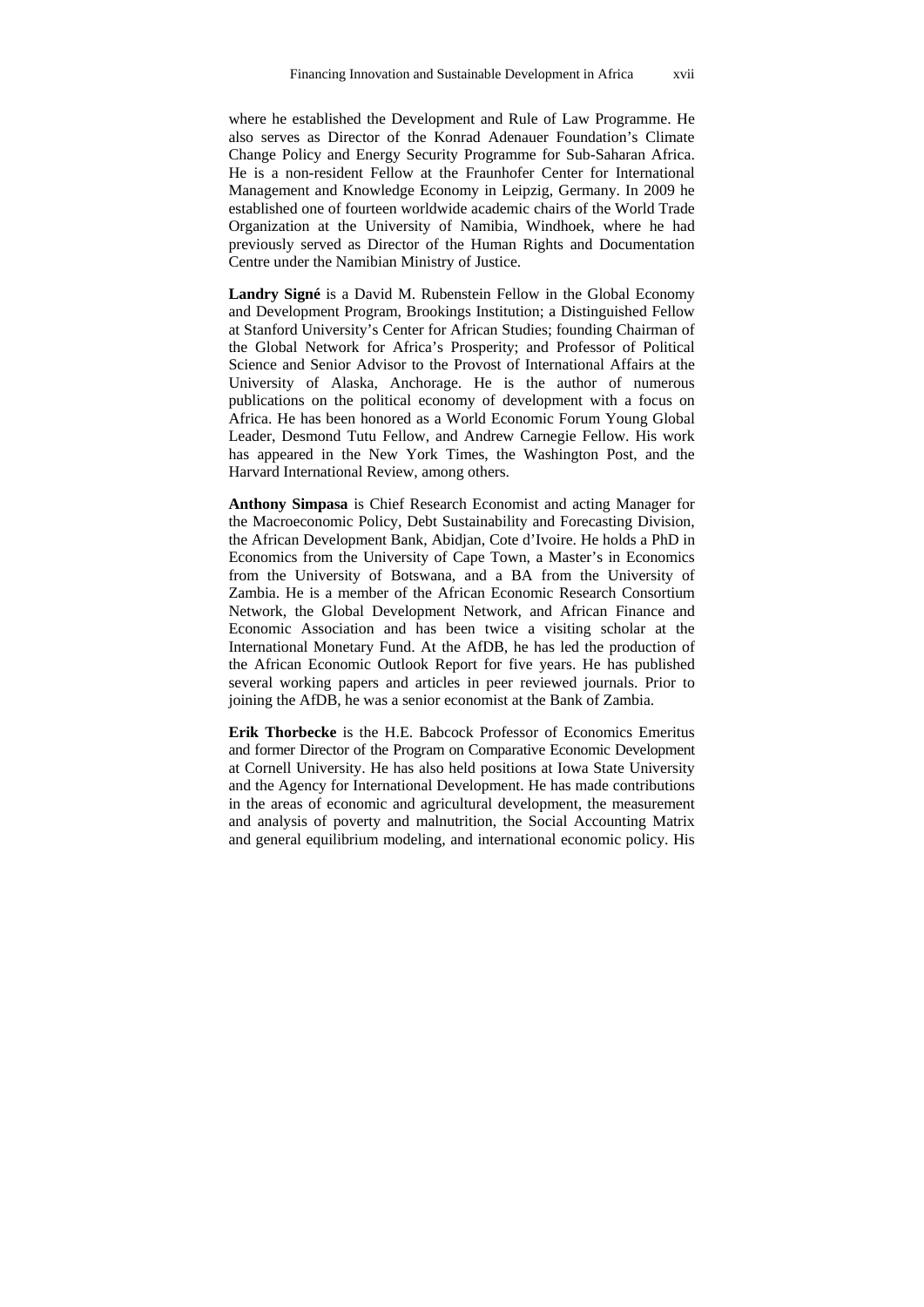Foster-Greer-Thorbecke poverty measure (Econometrica, 1984) has been adopted as the standard poverty measure by the World Bank and practically all UN agencies and is used almost universally by researchers doing empirical work on poverty. He is the author or co-author of more than twenty-three books and over one hundred and fifty articles.

**Samuel Tiriongo** is an economist at the Central Bank of Kenya in Nairobi. He has a BA and MA from Kenyatta University and a PhD from the University of Dar es Salaam. Previously he worked at the Kenya Institute for Public Policy Research and Analysis. His research interests are in the design and implementation of monetary policy and the efficient transmission of monetary policy signals and decisions. He has published papers in several recognized journals, particularly on monetary policy and the operations of the banking sector in Kenya.

**Christopher B. Yenkey** is an assistant professor of International Business at the University of South Carolina Darla Moore School of International Business. He received a PhD in Sociology from Cornell University in 2011, where he served as associate director of the Center for the Study of Economy and Society. Yenkey's research extends sociological theories of social diversity, segregation, and inter-group trust into the analysis of market development. His research has won several awards including the 2017 Granovetter Prize for Best Article in Economic Sociology from the American Sociological Association and the 2011 William H. Newman Best Dissertation Paper Award from the Academy of Management.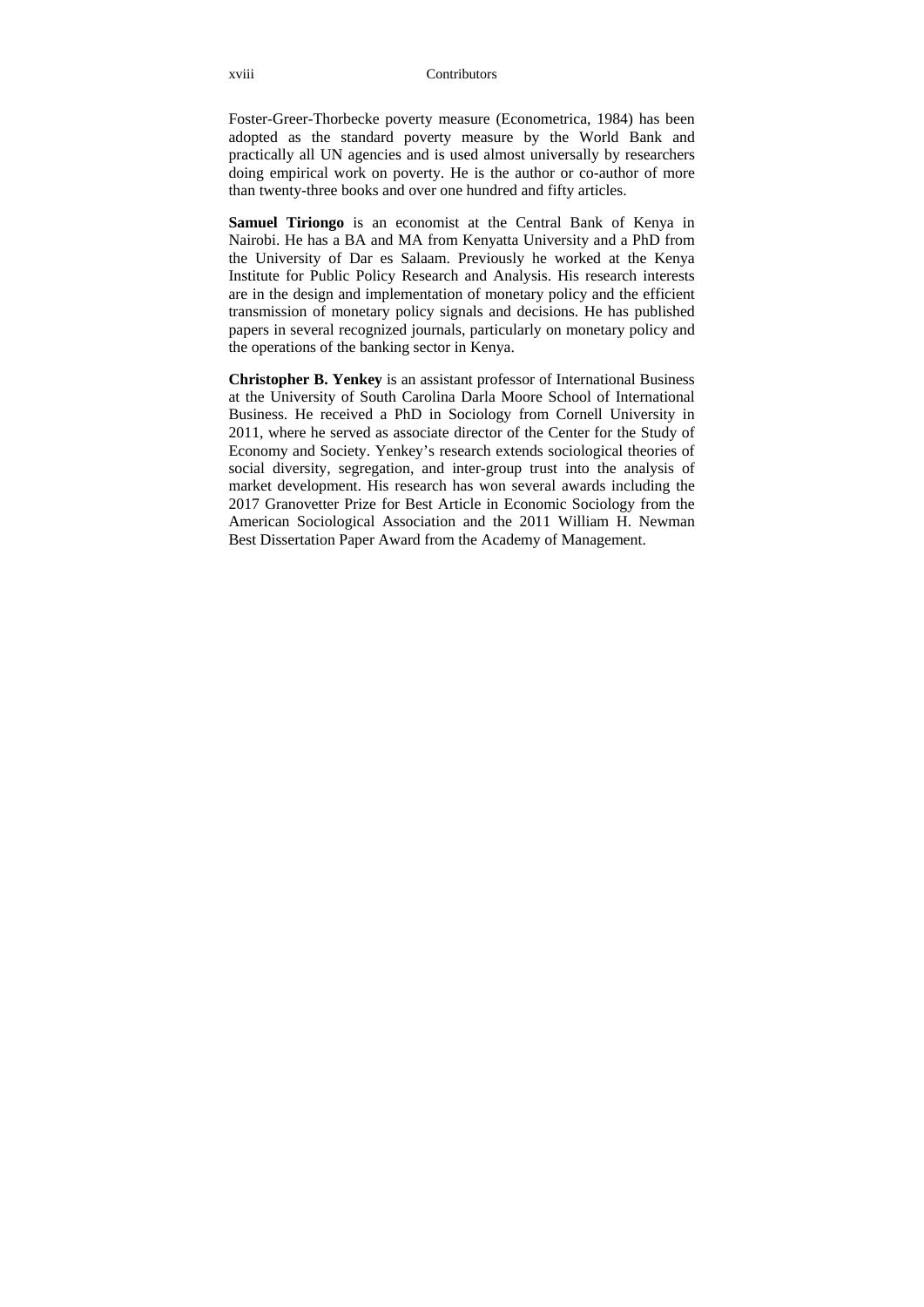## ACRONYMS

| <b>ADIA</b>   | Abu Dhabi Investment Authority                                                       |
|---------------|--------------------------------------------------------------------------------------|
| AfDB          | <b>African Development Bank</b>                                                      |
| AFI           | Alliance for Financial Inclusion                                                     |
| <b>AGOA</b>   | African Growth and Opportunity Act                                                   |
| <b>ANC</b>    | <b>African National Congress</b>                                                     |
| <b>AOCC</b>   | Africa Orphaned Crops Consortium                                                     |
| <b>APR</b>    | <b>Annual Percentage Rate</b>                                                        |
| <b>APRM</b>   | African Peer Review Mechanism                                                        |
| <b>ASTII</b>  | African Science, Technology, and Innovation Indicator                                |
| <b>BoU</b>    | Bank of Uganda                                                                       |
| <b>BRIC</b>   | Brazil, Russian Federation, India, and China                                         |
| <b>BRICS</b>  | Brazil, Russia, India, China, and South Africa                                       |
| <b>CAADP</b>  | Comprehensive African Agriculture Development<br>Program                             |
| <b>CBK</b>    | Central Bank of Kenya                                                                |
| <b>CBN</b>    | Central Bank of Nigeria                                                              |
| <b>CBR</b>    | Central Bank Rate                                                                    |
| <b>CDSF</b>   | Capacity Development Strategic Framework (AU-<br>NEPAD)                              |
| <b>CECA</b>   | <b>Commission for East and Central Africa</b>                                        |
| <b>CEMAC</b>  | Economic and Monetary Community of Central Africa                                    |
| <b>CFI</b>    | Capital Flow Initiative                                                              |
| <b>CGAP</b>   | Consultative Group to Assist the Poorest                                             |
| CGAP-MIX      | Consultative Group to Assist the Poorest-Microfinance<br><b>Information Exchange</b> |
| <b>COHRED</b> | Council on Health Research for Development                                           |
| <b>COMESA</b> | Common Market for East, Central, and Southern<br>Africa                              |
| <b>COSATU</b> | Congress of South African Trade Unions                                               |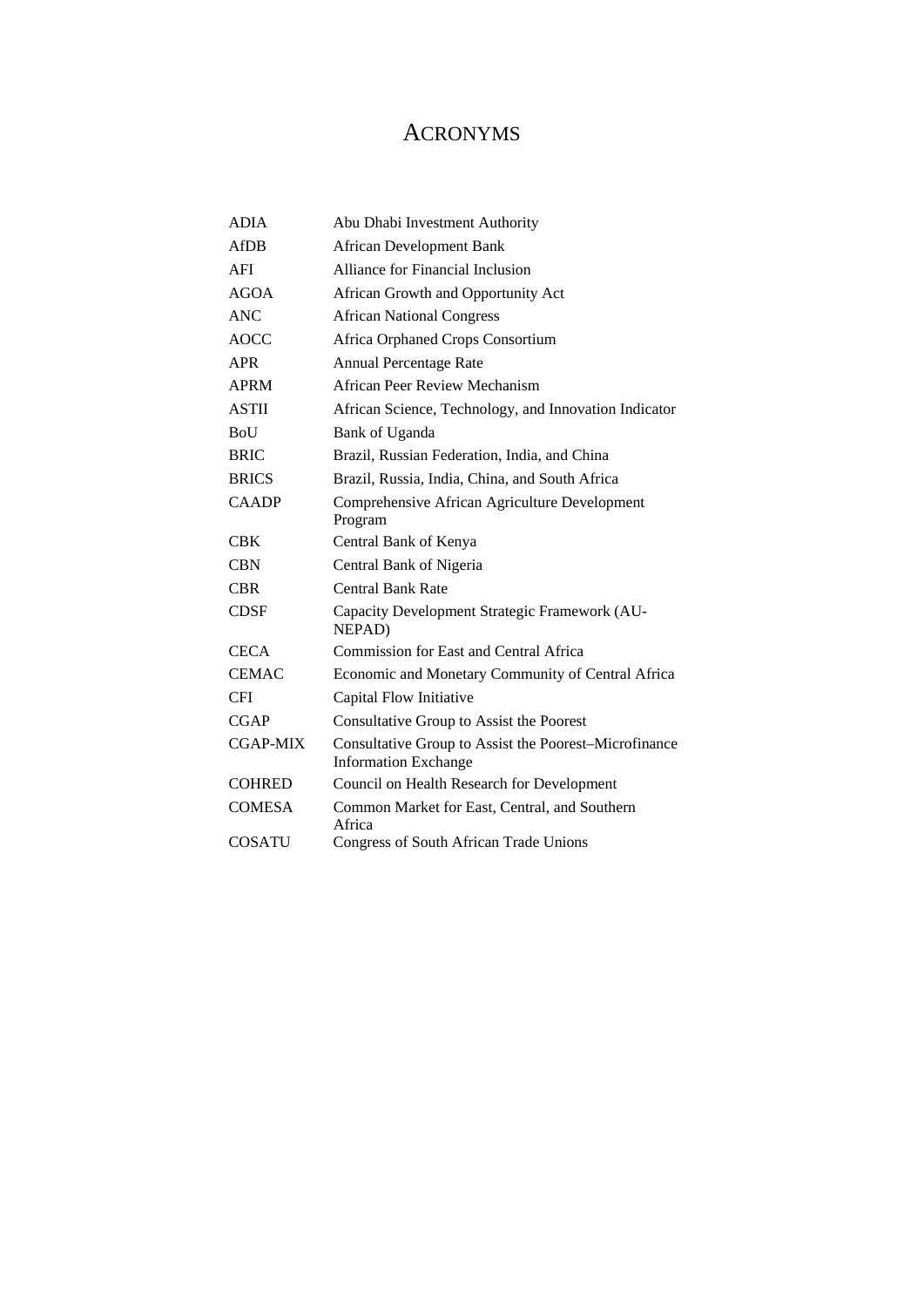xx Acronyms

| CRA           | <b>Contingency Reserve Arrangement</b>                                                                |
|---------------|-------------------------------------------------------------------------------------------------------|
| <b>CRR</b>    | Cash Reserve Ratio                                                                                    |
| <b>CSAE</b>   | Center for the Study of African Economies                                                             |
| DAC           | Development Assistance Committee                                                                      |
| DDF           | District Development Facility (Ghana)                                                                 |
| <b>EAC</b>    | <b>East African Community</b>                                                                         |
| EAP           | East Asia and the Pacific                                                                             |
| <b>ECA</b>    | Europe and Central Asia                                                                               |
| <b>ECE</b>    | Economic Commission for Europe                                                                        |
| ECF           | <b>Extended Credit Facility (Kenya)</b>                                                               |
| <b>ECOWAS</b> | Economic Community of West African States                                                             |
| <b>EMDCs</b>  | <b>Emerging Markets and Developing Countries</b>                                                      |
| <b>ERS</b>    | <b>Economic Recovery Strategy</b>                                                                     |
| ESF           | Exogenous Shock Facility (Kenya)                                                                      |
| EU            | European Union                                                                                        |
| <b>FDI</b>    | <b>Foreign Direct Investment</b>                                                                      |
| <b>FEDUSA</b> | Federation of Unions of South Africa                                                                  |
| <b>FIDIC</b>  | Federation Internationale des Ingenieurs Conseils                                                     |
| <b>FOCAC</b>  | Forum on China-Africa Cooperation                                                                     |
| GCC           | Gulf Cooperation Council (Bahrain, Kuwait, Oman,<br>Qatar, Saudi Arabia and the United Arab Emirates) |
| GDP           | <b>Gross Domestic Product</b>                                                                         |
| <b>GIC</b>    | Government of Singapore Investment Corporation                                                        |
| GLC           | Government-Linked Companies                                                                           |
| <b>GNI</b>    | <b>Gross National Income</b>                                                                          |
| <b>GSA</b>    | General Social Assistance                                                                             |
| <b>HHI</b>    | Hirschman-Herfindahl Index                                                                            |
| <b>HIPC</b>   | <b>Heavily Indebted Poor Countries</b>                                                                |
| <b>IAD</b>    | <b>Institute for African Development</b>                                                              |
| <b>ICC</b>    | International Chamber of Commerce                                                                     |
| <b>ICRAF</b>  | World Agroforestry Centre                                                                             |
| <b>ICT</b>    | Information and Communication Technology                                                              |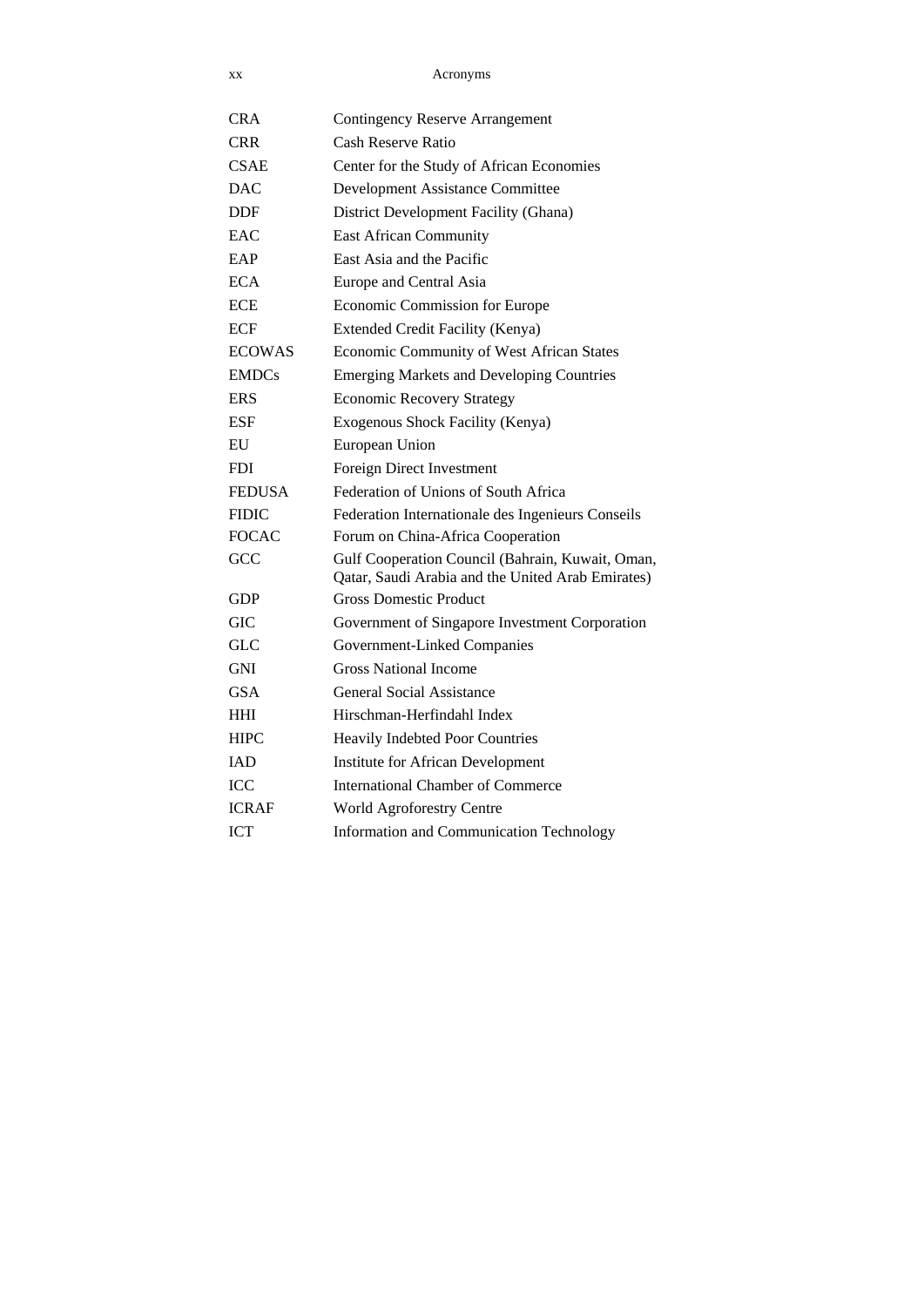| IDG              | <b>International Development Goal</b>                              |
|------------------|--------------------------------------------------------------------|
| <b>IFF</b>       | <b>Illicit Financial Flows</b>                                     |
| <b>ILF</b>       | <b>Intraday Loan Facility</b>                                      |
| ILО              | <b>International Labour Organization</b>                           |
| <b>IMF</b>       | <b>International Monetary Fund</b>                                 |
| <b>IPFF</b>      | <b>Infrastructure Project Preparation Facility (NEPAD)</b>         |
| <b>IPO</b>       | <b>Initial Public Offering</b>                                     |
| <b>JICA</b>      | Japan International Cooperation Agency                             |
| KenGen           | Kenya Electric Generating Company                                  |
| <b>KEPSS</b>     | Kenya Payments and Settlement System                               |
| <b>KIA</b>       | Kuwait Investment Authority                                        |
| LAC              | Latin America and the Caribbean                                    |
| MAI              | Market Access Initiative                                           |
| <b>MCC</b>       | Millennium Challenge Corporation                                   |
| <b>MDGs</b>      | United Nations Millennium Development Goals                        |
| <b>MDRI</b>      | Multilateral Debt Relief Initiative                                |
| <b>MENA</b>      | Middle East and North Africa                                       |
| MFI              | Microfinance Institution                                           |
| <b>MPAC</b>      | Monetary Policy Advisory Committee (Kenya)                         |
| <b>MPC</b>       | <b>Monetary Policy Committee</b>                                   |
| <b>MPOC</b>      | <b>Monetary Policy Operations Committee</b>                        |
| NACTU            | National Council of Trade Unions                                   |
| <b>NAFSIP</b>    | National Agriculture and Food Security Investment<br>Plan          |
| <b>NAM</b>       | Non-Aligned Movement                                               |
| NDA              | <b>Net Domestic Assets</b>                                         |
| <b>NDB</b>       | New Development Bank                                               |
| <b>NEPAD</b>     | New Partnership For Africa's Development                           |
| <b>NFA</b>       | Net Foreign Assets                                                 |
| NGO <sub>s</sub> | Non-Governmental Organizations                                     |
| NGP              | New Growth Path (South Africa) also called National<br>Growth Plan |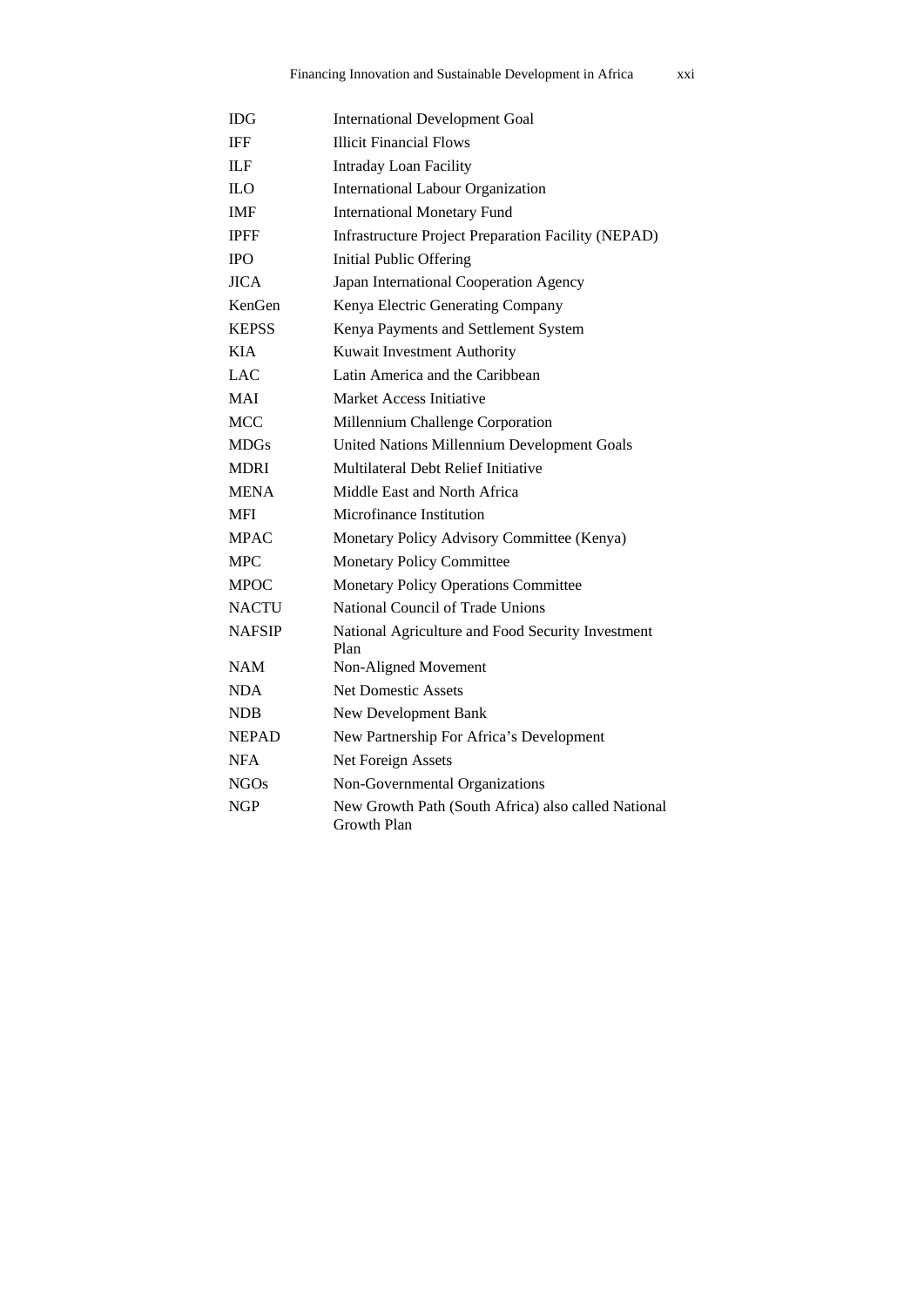xxii Acronyms

| <b>NPCA</b>  | <b>NEPAD Planning and Coordinating Agency</b>                    |
|--------------|------------------------------------------------------------------|
| <b>NPL</b>   | Non-Performing Loan                                              |
| NPoA         | National Plan of Action                                          |
| <b>NSE</b>   | Nairobi Securities Exchange, Nairobi Stock Exchange              |
| <b>ODA</b>   | <b>Overseas Development Assistance</b>                           |
| <b>OECD</b>  | Organisation for Economic Cooperation and<br>Development         |
| OFID         | <b>OPEC Fund for International Development</b>                   |
| <b>OHADA</b> | Organization for the Harmonization of Business Law<br>in Africa  |
| <b>OSAA</b>  | Office of the Special Adviser on Africa                          |
| <b>PALMS</b> | Public Administration Leadership and Management<br>Academy       |
| <b>PAYE</b>  | Pay as You Earn                                                  |
| <b>PHCE</b>  | Public Health Care Expenditure                                   |
| <b>PIDA</b>  | Programme for Infrastructure Development in Africa<br>(NEPAD)    |
| <b>PPP</b>   | Public-Private Partnership                                       |
| <b>PRGF</b>  | Poverty Reduction and Growth Facility (Kenya)                    |
| <b>PRSP</b>  | Poverty Reduction Strategy Paper Learning Group                  |
| <b>PSI</b>   | Policy Support Instrument (IMF)                                  |
| <b>PSPEA</b> | Public Social Protection Expenditure of Persons of<br>Active Age |
| <b>PSPEC</b> | Public Social Protection Expenditure for Children                |
| QIA          | <b>Qatar Investment Authority</b>                                |
| <b>RBA</b>   | Results-Based Aid                                                |
| <b>REC</b>   | Regional Economic Community                                      |
| <b>RRT</b>   | <b>Resource Rent Tax</b>                                         |
| <b>RTGS</b>  | Real-Time Gross Settlement System                                |
| <b>SADC</b>  | Southern African Development Community                           |
| <b>SBPA</b>  | Social Benefits For Persons Of Active Age                        |
| SDGs         | <b>Sustainable Development Goals</b>                             |
| <b>SGRF</b>  | State General Reserve Fund (Oman)                                |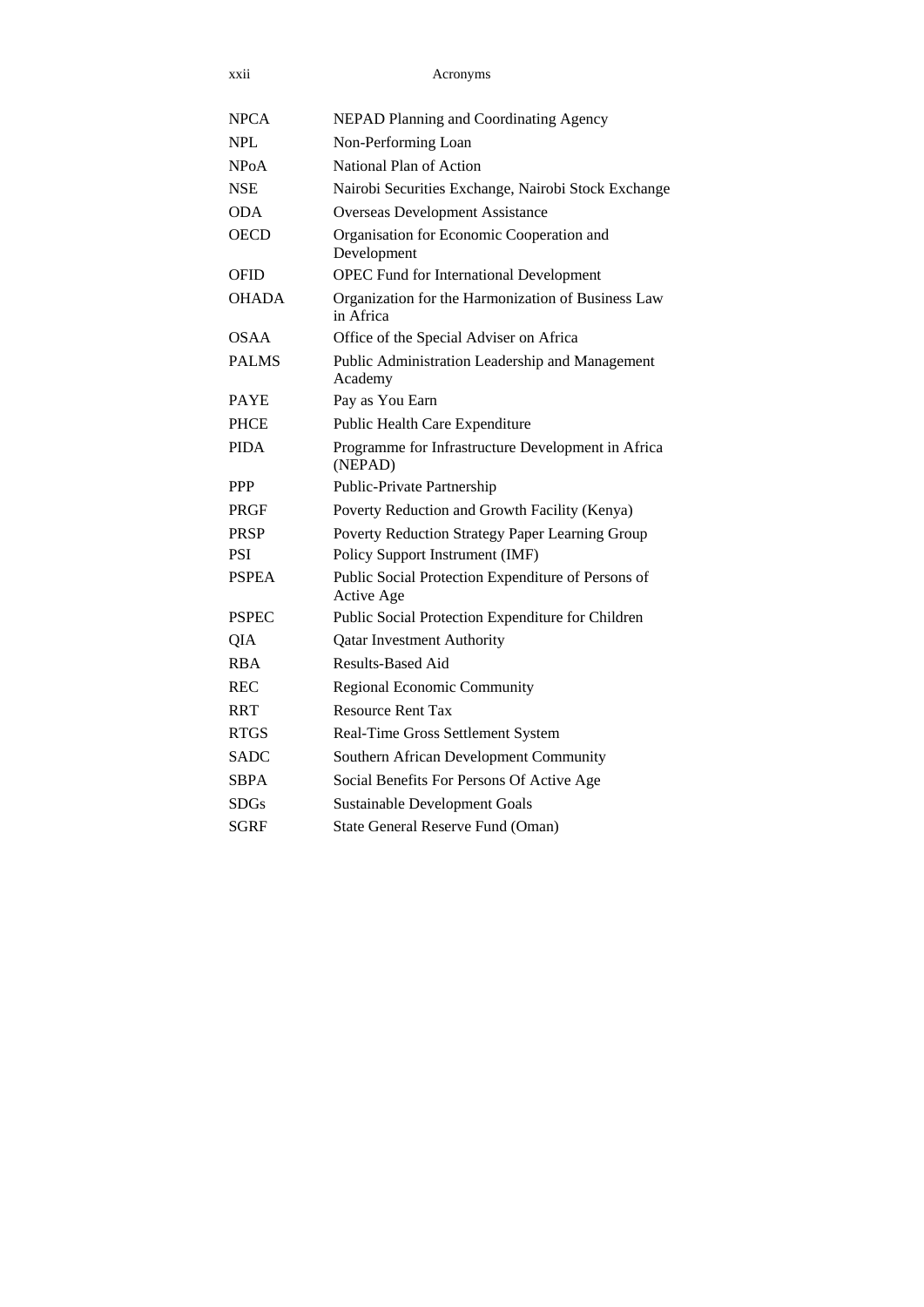| SIG             | Special Interest Group                             |
|-----------------|----------------------------------------------------|
| <b>SIMS</b>     | State Intervention in the Minerals Sector          |
| <b>SME</b>      | Small- and Medium-Sized Enterprises                |
| <b>SPF</b>      | <b>Social Protection Floor</b>                     |
| <b>SSA</b>      | Sub-Saharan Africa                                 |
| <b>STAP</b>     | Infrastructure Short-Term Action Plan (NEPAD)      |
| <b>SWF</b>      | Sovereign Wealth Fund                              |
| <b>TAD</b>      | <b>Term Auction Deposit Facility</b>               |
| <b>TSPE</b>     | <b>Total Social Protection Expenditure</b>         |
| <b>UAE</b>      | <b>United Arab Emirates</b>                        |
| <b>ULGSP</b>    | Urban Local Government Strengthening Program       |
| <b>UN</b>       | <b>United Nations</b>                              |
| <b>UNCITRAL</b> | UN Commission on International Trade Law           |
| <b>UNCTAD</b>   | United Nations Conference on Trade and Development |
| <b>UNDP</b>     | United Nations Development Programme               |
| <b>UNECA</b>    | United Nations Economic Commission for Africa      |
| <b>UNFCCC</b>   | Nations Framework Convention on Climate Change     |
| <b>UN-NADAF</b> | UN New Agenda for the Development of Africa        |
| <b>VAT</b>      | Value Added Tax                                    |
| <b>WAEMU</b>    | West African Economic and Monetary Union           |
| <b>WTO</b>      | World Trade Organization                           |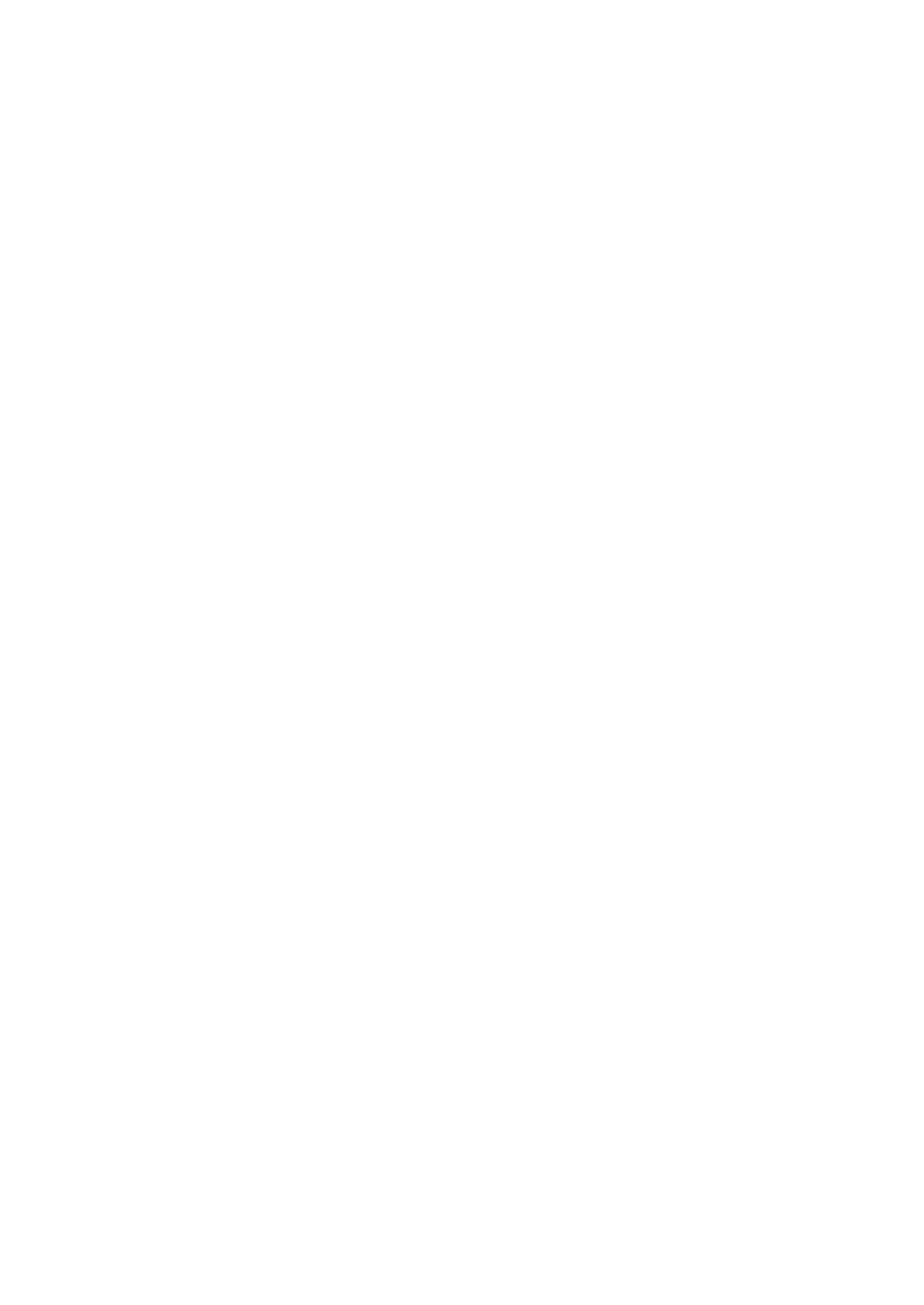## **SECTION 1:**

# **FINANCING MODALITIES AT NATIONAL AND REGIONAL LEVELS FOR POVERTY REDUCTION AND SUSTAINABLE DEVELOPMENT**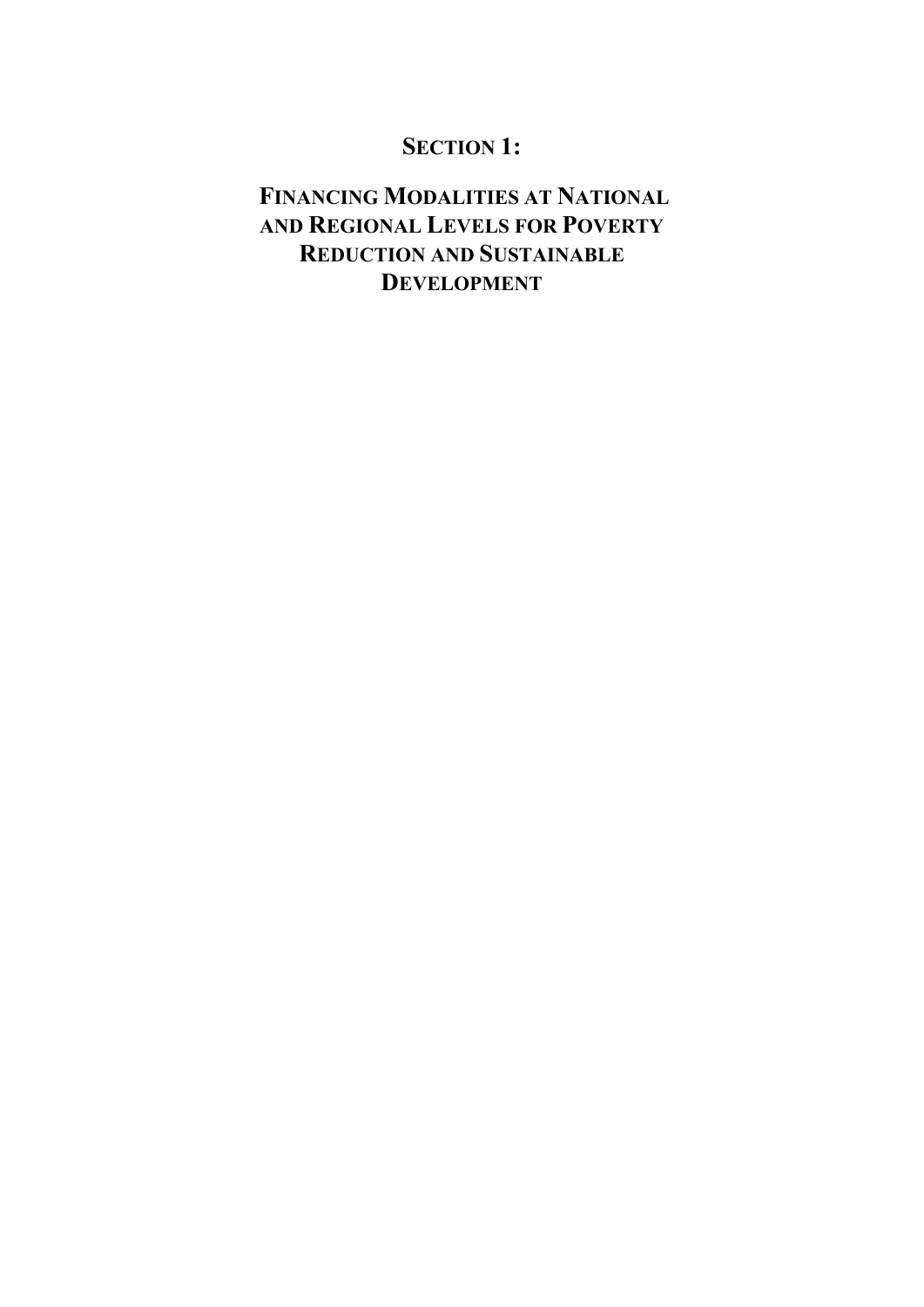#### CHAPTER ONE

## FINANCING INNOVATION AND SUSTAINABLE DEVELOPMENT IN AFRICA: AN INTRODUCTION

## MUNA B. NDULO AND STEVE KAYIZZI-MUGERWA

#### **Introduction**

In April 2014, a group of economists, political scientists, policy analysts, experts in international law, and various practitioners met at Cornell University for a symposium on the topic *Financing Innovation and Sustainable Development in Africa.* Sponsored by the Cornell Institute for African Development (IAD) and the African Development Bank, the conference attracted participants from many parts of the world and from areas including academia, think tanks, and development cooperation institutions, all gathered to discuss how best to capitalize on the recent, multi-faceted innovations and developments in the financial sector to help propel Africa's development forward. The conference took a broad sweep of the issues, allowing a number of development finance challenges to come to the fore, including those of political economy, globalization, and geopolitics.

Africa's recent high growth numbers—at about 6 percent on average since the early 2000s—and their implications for the continent and indeed the world have elicited accolades and headlines in equal measure in the international media and among investment consultants, with a number of accompanying catchphrases: "Africa rising," "African lions," "the world's last development frontier," "continent of promise," etc. Indeed, the sense of regime shift is reminiscent of the 1960s post-independence era, when African growth numbers were high and populations were optimistic about the future. The difference is that Africa today is a much changed place, with a large and rapidly growing population that is also shifting rapidly toward urbanization; within the next two decades, a majority of the population will live mainly in urban centers.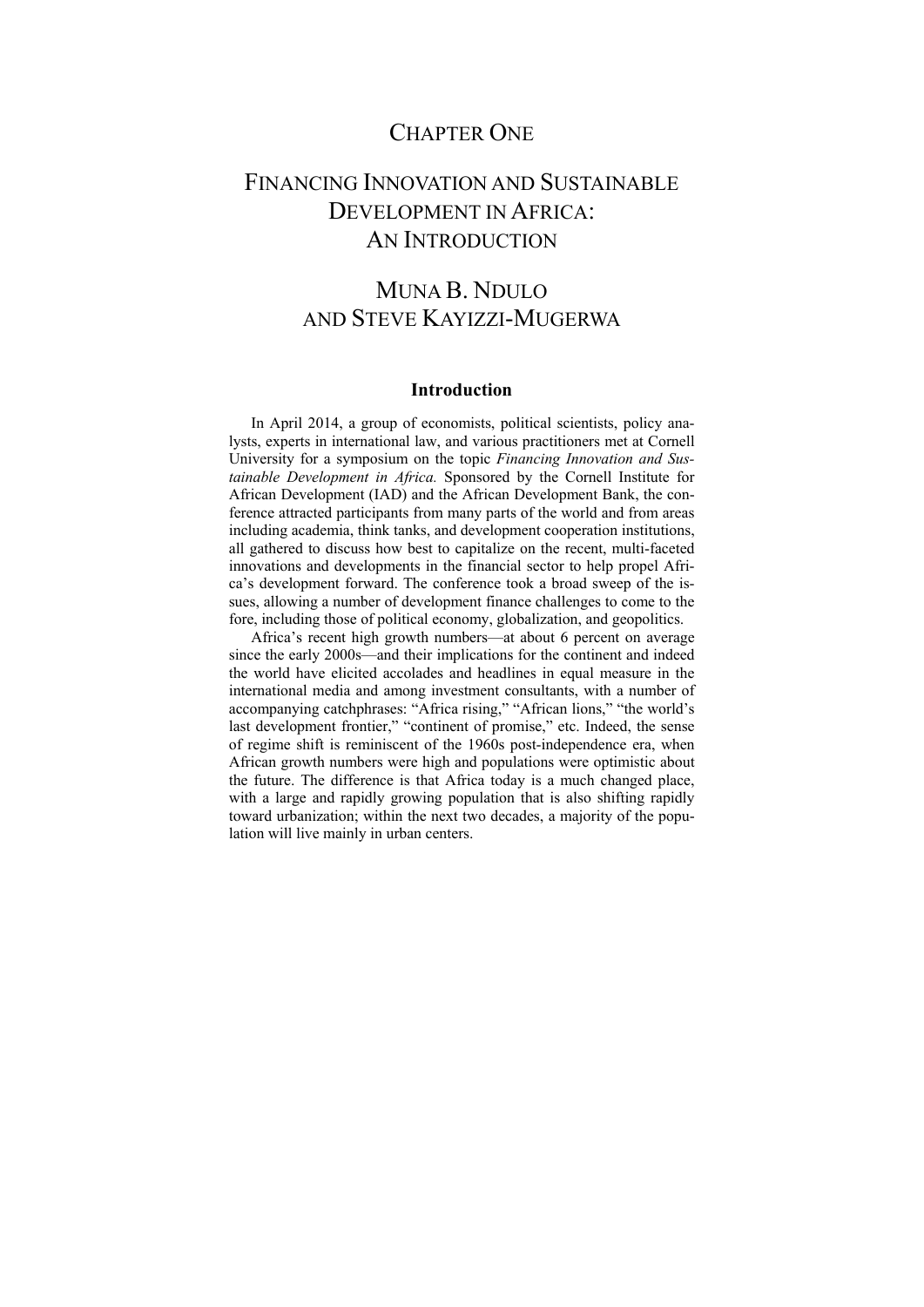Africa's high growth has been happening during a time when the global economy is experiencing unprecedented changes, both in structure and in the sources and quality of that growth. The continent as a whole continues to be a notable recipient of overseas development assistance (ODA), but the amounts are dwindling, as donor countries experience tightened fiscal conditions and economic convulsions of their own; and aid flows have in any case been surpassed on an annual basis by foreign direct investment and even remittances from Africans living abroad.

In the past decades, the global growth pendulum has shifted markedly toward countries in Asia, notably India and China, with important implications for Africa and the world. In the media and in many academic debates, the rise of China has been ascribed a large role in the shaping of Africa's recent fortunes. Although China's resurgence has been important, however, Africa is only a small player in China's global trade links. In terms of African exports to China, the focus is on oil, natural gas, and other natural resources drawn from a handful of countries. On the other hand, China's finished products reach many African countries, with some deals based on barter trade. Ironically, the European Union, an area troubled by anemic growth and near deflation in the past decade, is still Africa's largest trade partner.

In explaining Africa's recent growth and its overall resilience in the face of external shocks, it is important to underline the role that good domestic policies have played, including the provision of better infrastructure, a more attractive business environment, and notably, much improved performance of the financial sector. Policies have become more predictable, the cost of doing business has fallen in some countries, and the attraction of foreign investors has not been at the expense of domestic ones. The decade and a half of high growth has begun to have real impacts on the ground: the average incomes of African households have risen, and in many countries the size of the middle class is growing, with implications for the provision of goods and modern services. Indeed, growing domestic consumer demand has become a major spur toward growth in many countries.

Even as Africa's unprecedentedly long growth period has become the source of much optimism, with many observers seeing the beginning of economic transformation, there are still a number of impediments to sustainable development on the continent to which attention must turn. These constraints are in some ways not Africa-specific, as the seventeen goals (and 169 targets) of the newly launched Sustainable Development Goals (SDGs)—covering issues of poverty, hunger, gender inequality, and environmental degradation—would testify. However, given the starting condi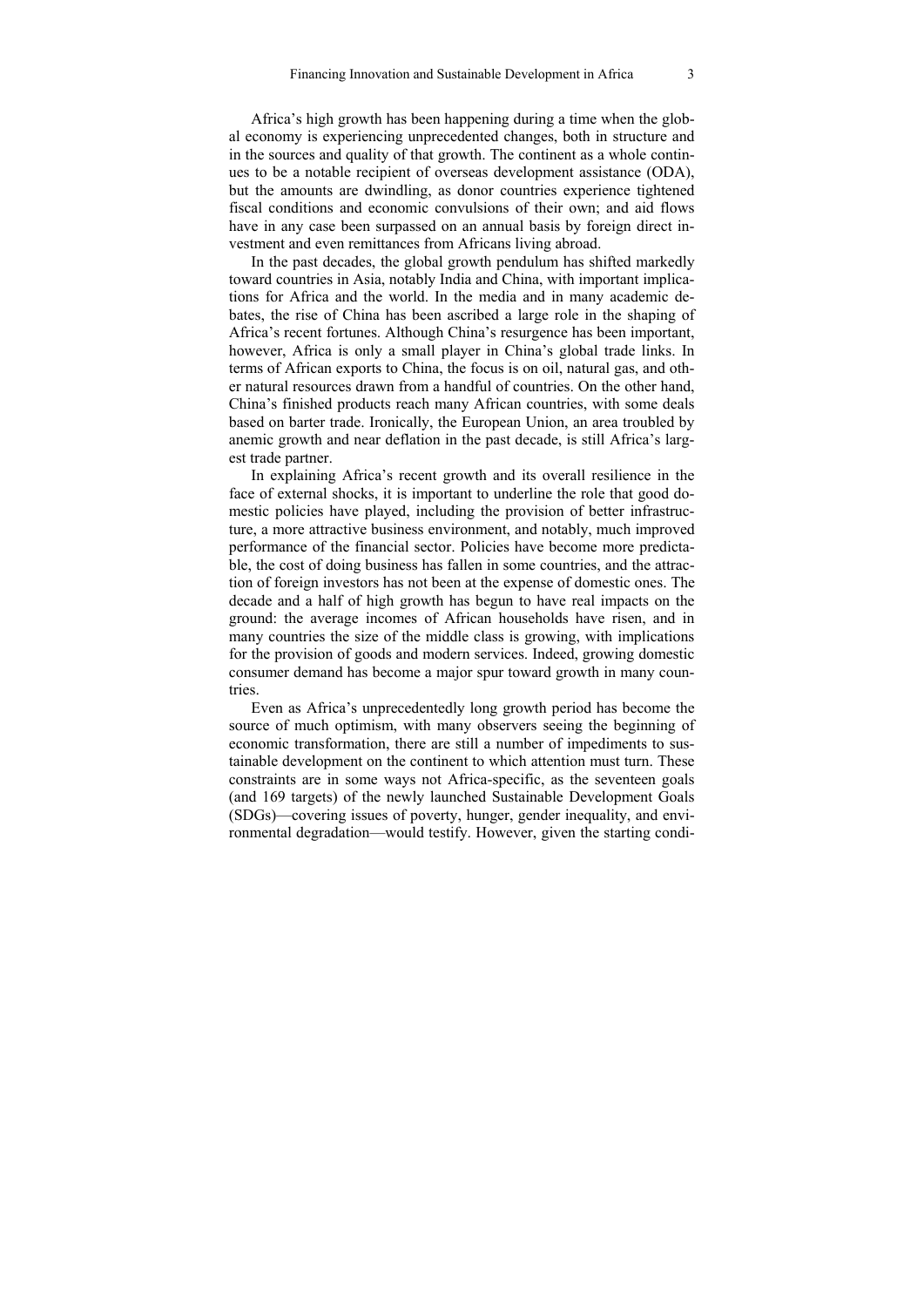tions in most of Africa, the climb is steeper there. Indeed it can be noted that if the SDGs fail in Africa, they will not have succeeded at all, given that they are squarely targeted on Africa's needs and challenges.

This volume takes the view that while the SDGs provide a powerful statement on what needs to be done to eliminate poverty and put developing regions of the world, notably Africa, on the path of sustainable development, financing will be a key constraint. The Financing for Development Conference, held in Addis in July 2015, concluded that the global development agenda required trillions of dollars of financing to be implemented. The international development community was prepared to play its part, but would certainly not be the major source of the funds. The discussions converged on two sources: the domestic and foreign private sectors, and domestic resource mobilization. These two sources would also create further synergies through private–public partnerships. Even here, though, the presumption was that a well-functioning financial sector must be in place to mediate effectively among parties. A secure financial sector would enable the financing of new interventions to ensure that Africa's development was sustainable and led to economic transformation. In discussing the global arena, the volume also touches on Africa's perennial "urge to merge" and the obstacles—legal and physical—to its regional integration and trade.

The rest of this chapter provides summaries of the presentations in this volume, which are grouped into three sections: The first set of papers discusses financial modalities at national and regional levels for poverty reduction and sustainable development; the second set looks at institutional and policy prerequisites for innovative financing; and the third set discusses responses to challenges from the global arena.

#### **Financing Modalities at National and Regional Levels for Poverty Reduction and Sustainable Development**

The first set of papers looks at various forms of aid delivery and how best to assess whether the assistance is having an impact on the ground. Although development financing is often conceived at the national level, a number of development projects in Africa require a multinational approach, with implications for financing and project implementation.

Chapter 2 by Eric Thorbecke, on structural transformation and intersectoral flows in Africa's development, is a rendition of his plenary address. He stated at the outset that he had been rather pessimistic about Africa's prospects, having worked on the region for some twenty-five years. Thorbecke argues that intersectoral flows, particularly between agriculture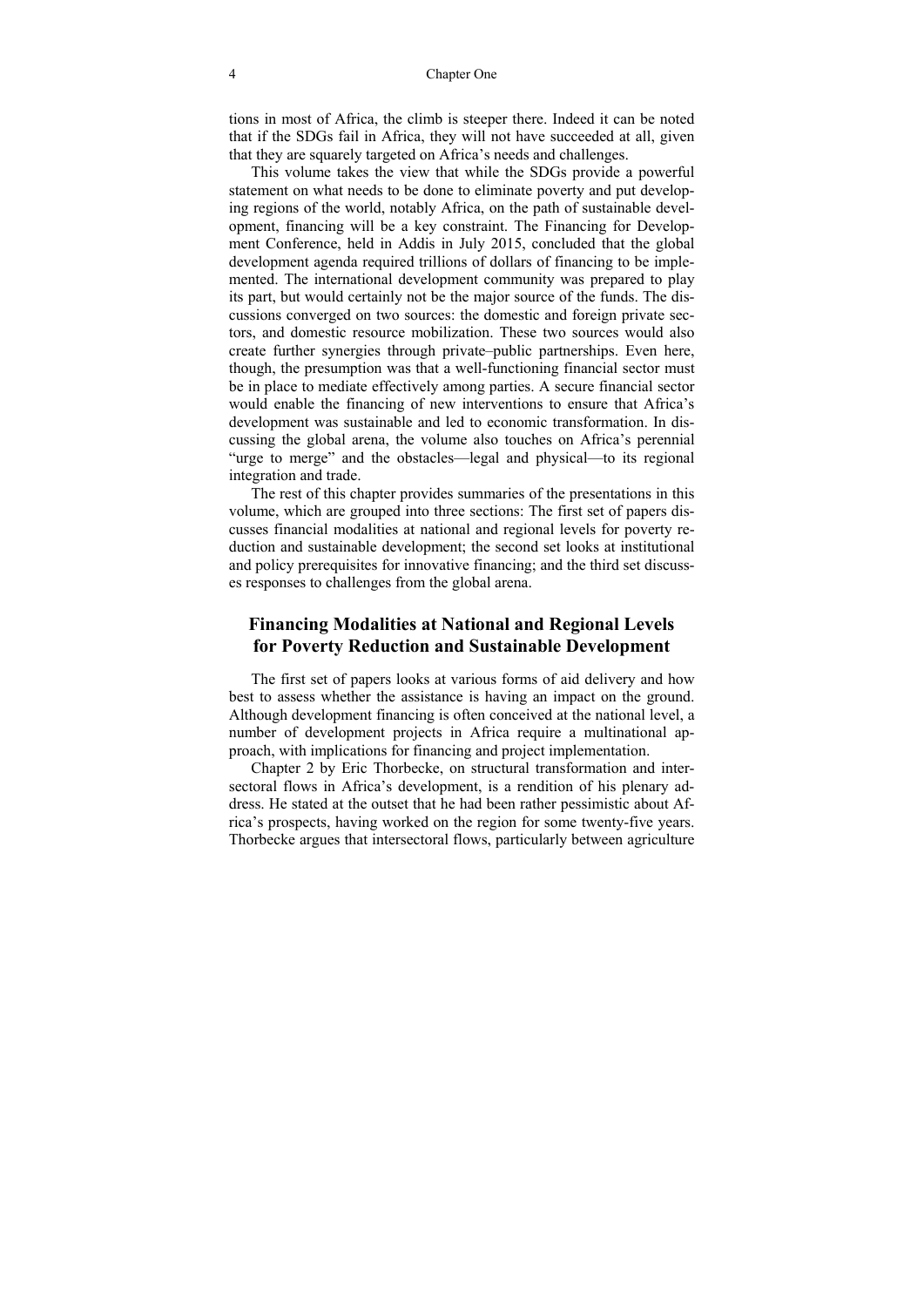and other sectors, are the main sources of finance, capital, and labor at an early stage of economic development. In his view, at least until the beginning of the new millennium, Africa's structural transformation was flawed. Only in recent years are we beginning to see some structural transformation on the continent, although, according to Thorbecke, it is still too early to know whether this is sustainable. Still, it is now more the case of the glass being half full than half empty.

In Chapter 3, Stephan Klingebiel and Heiner Janus discuss how the assessment of results-based aid for financing development in sub-Saharan Africa could become an effective tool for assessing the impact of aid. The emphasis on technical rather than political conditionality is thought to be more attractive to recipients and donors alike. As stated repeatedly within the donor community, results are the *raison d'être* of development financing. In conceptual terms, results-based aid links to several academic debates on aid and can clearly contribute to discussions on aid impact, allocation and conditionality, and aid modalities. However, identifying explicit results from aid financing at the output or outcome level that can be measured and directly linked to development activities is cumbersome. Moreover, there are many factors in a modern economy that could weigh in on the final results. There are, therefore, serious issues of causality and attribution when attempting to determine results. Still, Klingebiel and Janus argue that results-based aid can, with appropriate methodology, be used to advance donor interest in influencing domestic policies. The difference would be that "technical triggers," i.e., devoid of politics, would be the drivers. They provide two case studies: Ghana and Tanzania, chosen because they are "donor darlings." They argue that it is important to ensure that there is domestic ownership to ensure sustainability, and that the thrust is not entirely from the donor side. This requires in turn a high degree of alignment and harmonization among the donor community. They warn, however, that even technical triggers could become political in the absence of sufficient domestic ownership of the process.

In Chapter 4, Letlhokwa Mpendi discusses the future of aid as a financing mechanism for social protection in Africa. Social protection is a vast subject, but Mpendi focuses on the following features: unemployment, sickness and disability, family cohesion, health, education, housing, and food provision. He argues that not enough attention has been paid to these areas with respect to social security and the provision of social services that are so crucial for human welfare in each African country. He shows clearly that without much needed aid, many destitute individuals and their families would be worse off. However, donors and governments must address a number of challenges before aid is able to contribute suffi